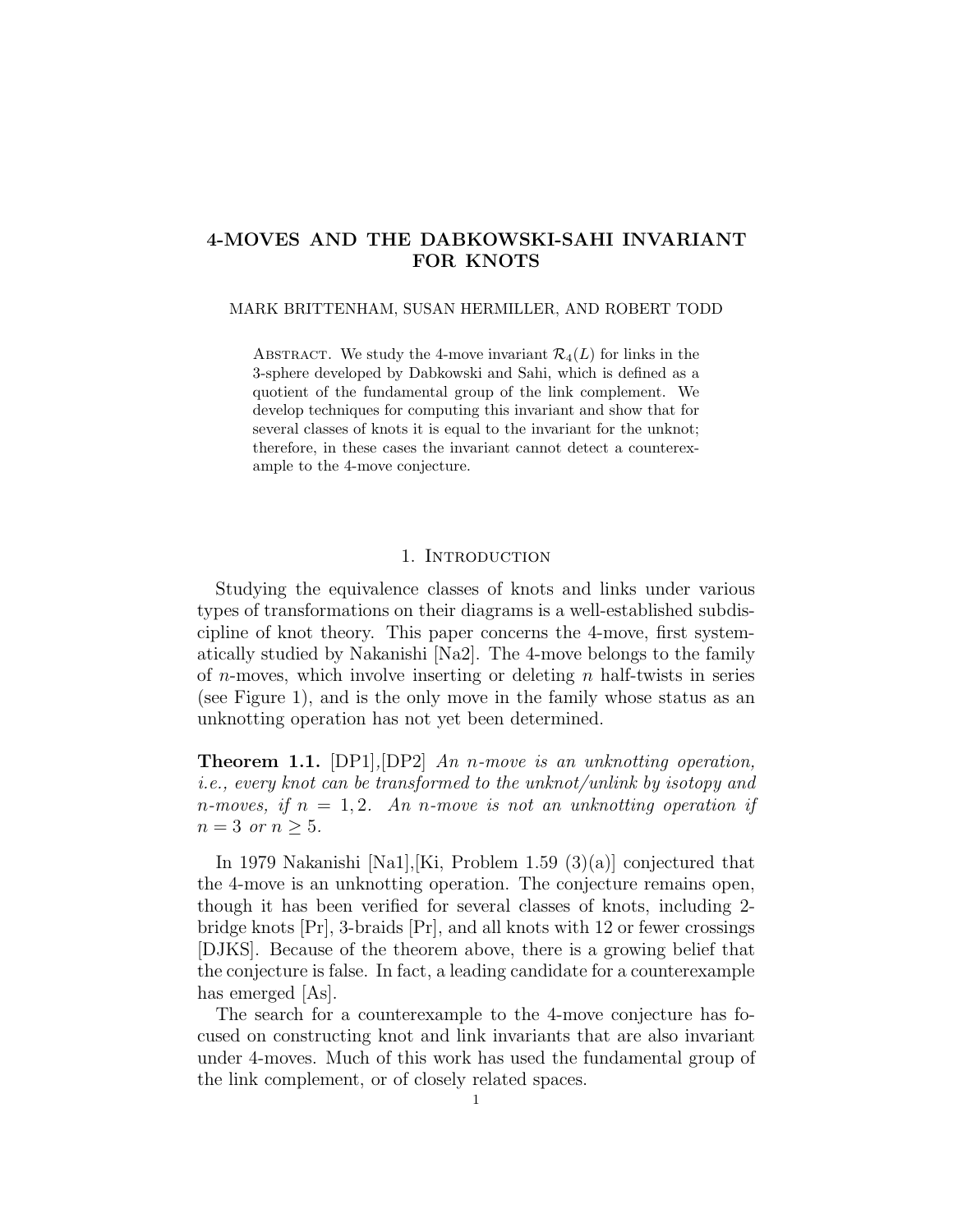

Figure 1. The 4-move

In [DS], Dabkowski and Sahi define an invariant of a link L in the 3 sphere,  $\mathcal{R}_4(L)$ , which is invariant under 4-moves. This invariant  $\mathcal{R}_4(L)$ is a quotient of the fundamental group of the complement of  $L, \pi(K) =$  $\pi_1(\mathbb{S}^3 \setminus L)$ , obtained by adding relations to a Wirtinger presentation of the link group. When L is the unknot then  $\mathcal{R}_4(L) \cong \mathbb{Z}$ ; thus a counterexample to the 4-move conjecture can be found by finding a knot K with  $\mathcal{R}_4(K) \not\cong \mathbb{Z}$ . In what follows we say that a 4-move invariant is *trivially valued* for a knot  $K$ , if the invariant for the knot  $K$  takes the same "value" that the invariant takes on the unknot. That is, we will find a counterexample to the 4-move conjecture when we find an invariant and a knot for which the invariant is *not* trivially valued.

In this paper we define a new 4-move invariant for a knot  $K, \mathcal{S}_4(K)$ , as a quotient of  $\mathcal{R}_4(K)$ . We show that this new invariant is equally as strong a tool when looking for a counterexample to the 4-move conjecture, in the following.

Corollary 4.7. *The following are equivalent:*

- (1)  $\mathcal{R}_4(K) \cong \mathbb{Z}$ ; i.e.,  $\mathcal{R}_4(K)$ *is trivially valued*
- (2)  $S_4(K)$ *is finite*
- (3) S4(K)*is abelian*
- (4)  $S_4(K) \cong \mathbb{Z}_2$ ; i.e.,  $S_4(K)$ *is trivially valued.*

Analysis of the invariant  $\mathcal{S}_4(K)$  is more tractable than the group  $\mathcal{R}_4(K)$ . For any knot K the group  $\mathcal{S}_4(K)$  is a quotient of a Coxeter group, namely a group generated by finitely many involutions, such that any pair of the generators generates the dihedral group of order 8. Analyzing subgroups generated by three of these involutions leads to the following.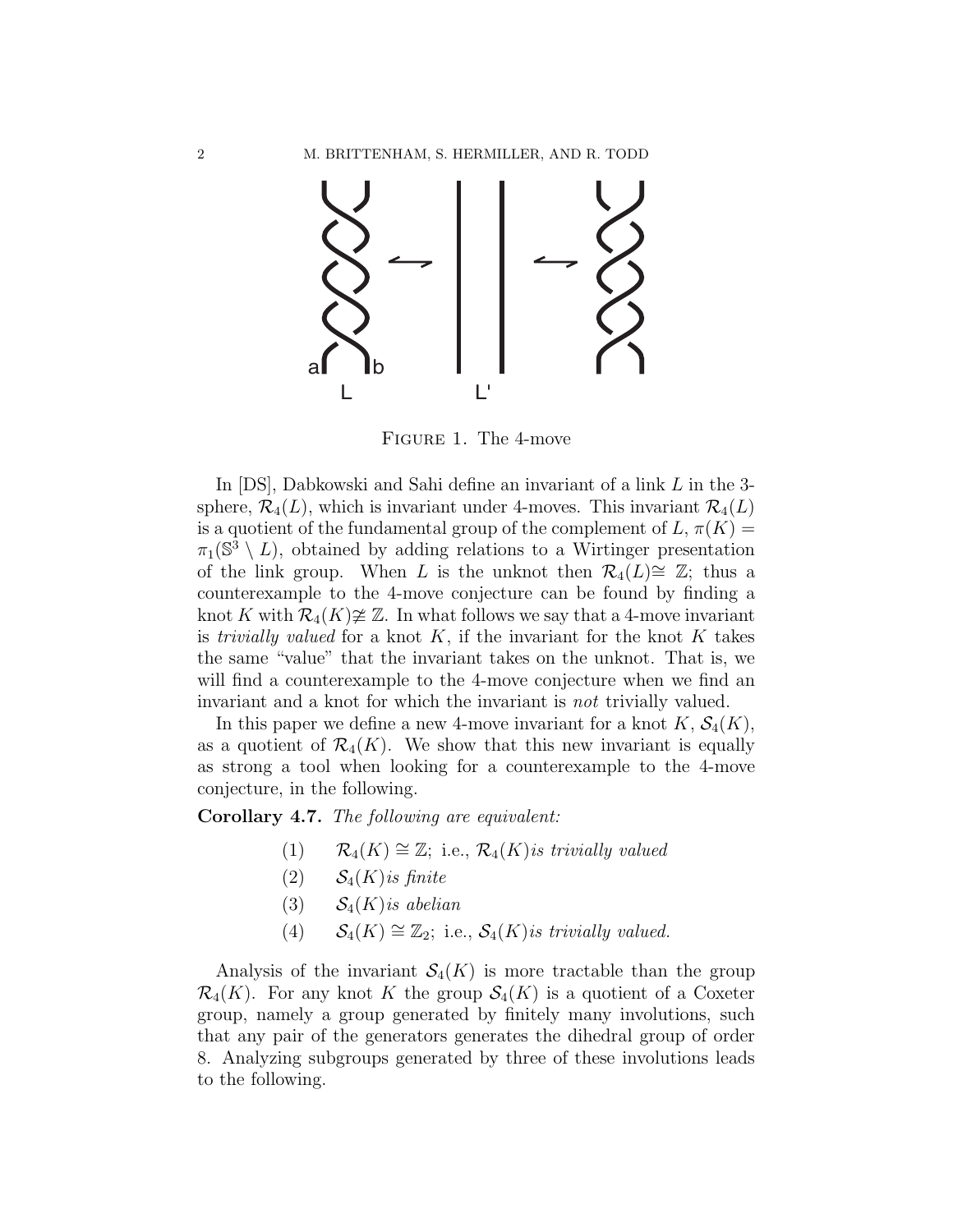

FIGURE 2. The smallest potential non-trivial examples

**Theorem 4.8.** If K is a knot with bridge number 3, then  $S_4(K)$  (and *thus*  $\mathcal{R}_4(K)$ *) is trivially valued. More generally, if*  $\pi(K)$  *is generated by 3 meridians, then*  $S_4(K)$  *and*  $\mathcal{R}_4(K)$  *are trivially valued.* 

Another advantage to  $\mathcal{S}_4(K)$  is that it is more amenable to algorithmic methods than  $\mathcal{R}_4(K)$ ; computational software is often able to determine when the invariant  $\mathcal{S}_4(K)$  is trivially valued, in cases that the corresponding computations applied to  $\mathcal{R}_4(K)$  fail. In fact, via computer calculations, we determined that, for at least 99.9% of the 489,107,644 alternating knots with twenty crossings or less,  $\mathcal{S}_4(K)$ , and thus also the Dabkowski-Sahi invariant  $\mathcal{R}_4(K)$ , is trivially valued.

Theorem 5.1. *Among the alternating knots* K *with up to 20 crossings,*  $\mathcal{S}_4(K)$  (and thus  $\mathcal{R}_4(K)$ ) is trivially valued, except possibly for 1 knot *with 15 crossings, 4 knots with 16 crossings, 41 knots with 17 crossings, and 173 knots with 18 crossings, 31,612 knots with 19 crossings, and 274,217 knots with 20 crossings.*

The first 5 of these knots are shown in Figure 2; Gauss codes for those with 17 or fewer crossings can be found in an appendix at the end of the paper. The Gauss codes for the remaining 18, 19, and 20 crossing knots can be obtained by contacting the authors.

The computations for alternating knots utilized the enumeration by Flint, Rankin, and Schermann [FRS1],[FRS2] and their corresponding census as Gauss codes, which are amenable to machine computation.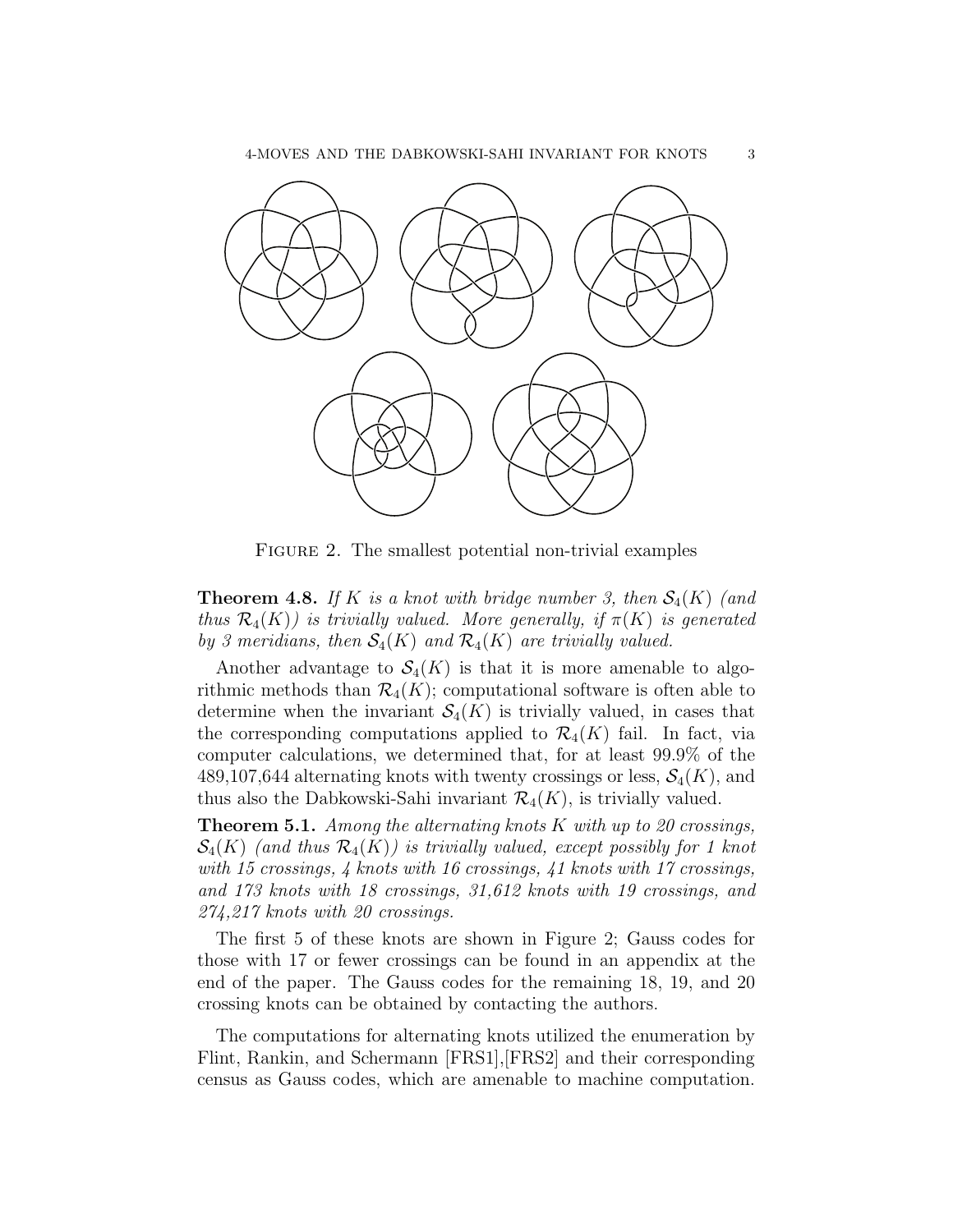(In addition, the diagrams for Figure 2 were generated by their online program *Knotilus* [KNOT].) Availability of similar censuses for other classes of knots would allow application of the same techniques to those classes.

In outline, in Section 2 we review the definition of  $\mathcal{R}_4(L)$ . In Section 3 we define the group  $\mathcal{S}_4(K)$  as the top quotient in a normal series for  $\mathcal{R}_4(K)$  and show that it is an invariant of knots under 4-moves. In Section 4 we reduce the problem of showing that  $\mathcal{S}_4(K)$  (and thus  $\mathcal{R}_4(K)$  is trivially valued to showing  $\mathcal{S}_4(K)$  is *either* finite or abelian. In Section 5 we describe several large-scale computations carried out by the authors, and in Section 6 we discuss further avenues of research.

# 2. THE INVARIANT  $\mathcal{R}_4(L)$

In [DS] Dabkowski and Sahi construct a a quotient of the fundamental group of the exterior of the link L,  $\mathcal{R}_4(L)$ , that is invariant under 4-moves. Recall that the Wirtinger presentation for a link group can be obtained from a diagram of the link: the generators  $a_i$  are represented by loops running around the  $i$ -th unbroken strand of the diagram, following the righthand rule; this requires an a priori choice of orientation to each component of the link. Each crossing provides a relation - either  $a_i a_k = a_k a_j$  or  $a_k a_i = a_j a_k$ , depending upon the handedness of the crossing - where the overstrand labeled  $k$  separates the understrands  $i$ and j. As  $a_k$  conjugates  $a_j$  to  $a_i$  (or  $a_i$  to  $a_j$ ), the generators assigned to each component of the link are all conjugate to one another. In the case of knots, as considered here, all of the Wirtinger generators are then conjugate to one another.

Starting from a Wirtinger presentation for a link group  $\pi(L)$ , one may view the invariant  $\mathcal{R}_4(L)$  as follows. Say there is a 4-move taking L to L' (see Figure 1). Since  $\mathcal{R}_4(L) = \mathcal{R}_4(L)$  is a common quotient of both knot groups, a certain word in the generators of  $\pi(L)$  must be trivial in  $\mathcal{R}_4(L)$  since the corresponding element in  $\pi(L')$  is trivial. Depending upon the orientation of the strands of the underlying link, the needed relator has the form

$$
babab^{-1}a^{-1}b^{-1}a^{-1}
$$

where a and either b or  $b^{-1}$  are Wirtinger generators, corresponding to the two bottom strands of the initial configuration of the simplifying 4-move.

To construct their quotient Dabkowski and Sahi [DS, p. 1266] start with a Wirtinger presentation  $\pi(L) = \pi_1(S^3 \setminus L) = \langle X|R \rangle$  and add the relators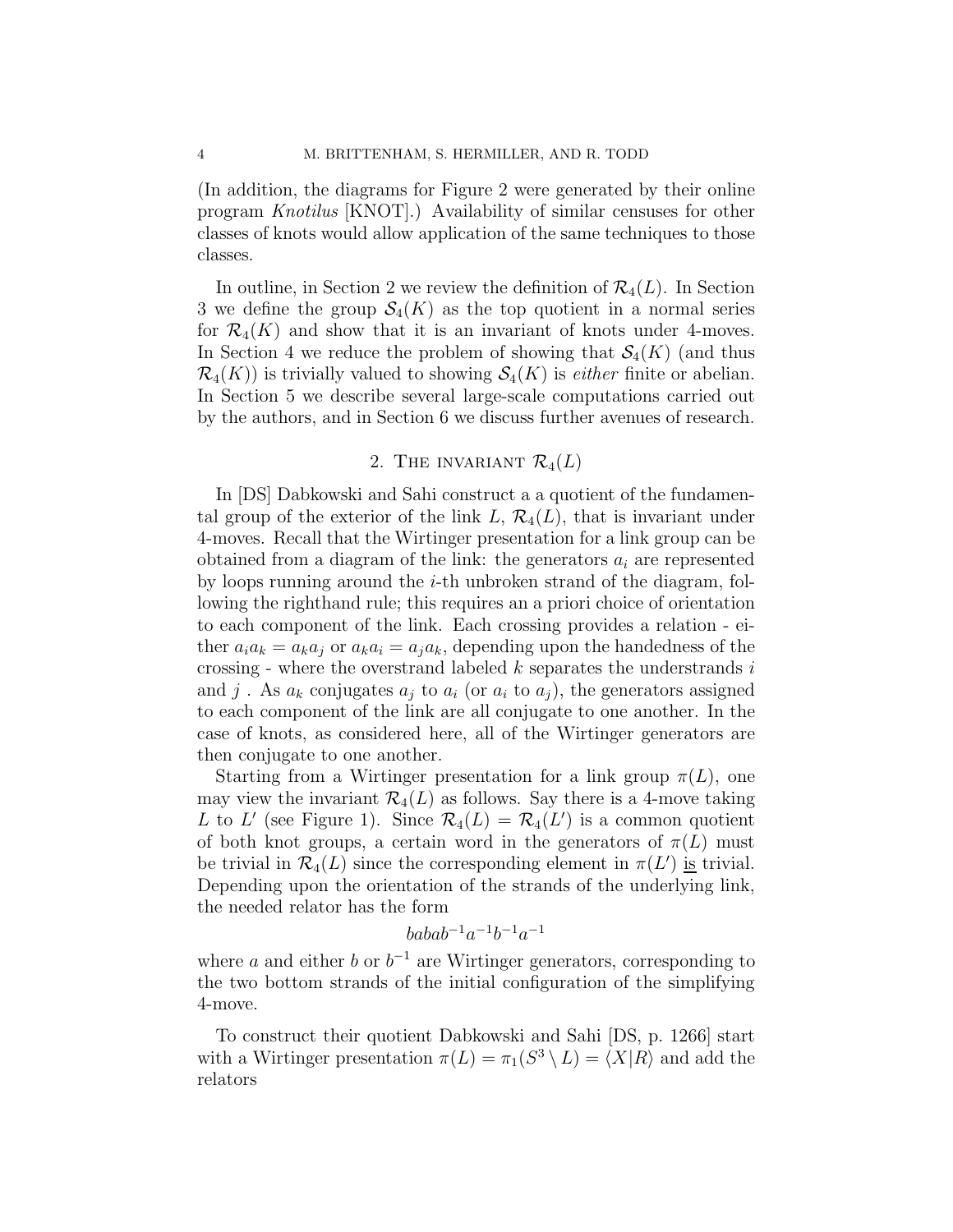$$
babab^{-1}a^{-1}b^{-1}a^{-1} \\
$$

for all a and b that are conjugates of an element of  $X \cup X^{-1}$ ; that is, all  $a, b$  in the set

$$
\mathcal{C} = \{gxg^{-1} : g \in (X \cup X^{-1})^*, x \in X^{\pm 1}\}
$$

(where  $(X \cup X^{-1})^*$  denotes the words in the alphabet  $X \cup X^{-1}$ ). Note that whenever Y is another Wirtinger generating set for  $\pi(L)$ , then the subset  $\{h y h^{-1} : h \in \pi(L), y \in Y^{\pm 1}\}\$  of  $\pi(L)$  equals  $\mathcal{C}$ ; that is, the conjugacy classes of the generating set and their inverses must be the same. This follows from the fact that any two Wirtinger generators associated to the same component of  $L$ , no matter the underlying projection, are represented by freely homotopic loops in  $S^3 \setminus L$ , and therefore are conjugate in  $\pi(L)$  (using the same orientations of the components). That is,  $\mathcal{R}_4(L)$  does not depend on the initial Wirtinger presentation chosen, and hence is invariant under Reidemeister moves and so is an invariant of the link L. Dabkowski and Sahi then show [DS, Proposition 2.3] that  $\mathcal{R}_4(L)$  is, up to isomorphism, unchanged by a 4-move.

Throughout this paper, we consider this invariant in the case of a knot  $K$ . In this case, all pairs of Wirtinger generators are conjugate in  $\pi(K)$ . A presentation for  $\mathcal{R}_4(K)$ , with infinitely many relators, is then given, beginning with a Wirtinger presentation  $\langle X|R \rangle$  for  $\pi(K)$ , as

$$
\mathcal{R}_4(K) = \langle X | R \cup R'' \rangle = \langle X | R \cup R' \rangle,
$$

where  $R'' := \{(cd)^2 (dc)^{-2} : c, d \in \mathcal{C}\}\)$  and

$$
R' := \{ (ba)^2(ab)^{-2} \ : \ a \in X, b = ga^{\epsilon}g^{-1}, \epsilon = \pm 1, g \in (X \cup X^{-1})^* \}.
$$

These relators are relations  $abab = baba$  in the quotient group  $\mathcal{R}_4(K)$ .

If K is the unknot then  $\mathcal{R}_4(K) \cong \mathbb{Z}$  (choose the projection with no crossings and corresponding Wirtinger presentation). Consequently, any knot K that is 4-move equivalent to the unknot must have  $\mathcal{R}_4(K) \cong$ Z.

Thus, as mentioned above, one may search for a counterexample to the 4-move conjecture by looking for a knot K with  $\mathcal{R}_4(K) \not\cong \mathbb{Z}$ .

### 3. THE INVARIANT  $\mathcal{S}_4(K)$

In this section we will focus on knots  $K$ , and gain a better understanding of  $\mathcal{R}_4(K)$  by constructing a tower of subgroups of  $\mathcal{R}_4(K)$  and studying the intermediate quotients. This leads to the definition of the invariant  $S_4(K)$ .

For the given presentation of  $\mathcal{R}_4(K)$ , just as for the Wirtinger presentation of  $\pi(K)$ , the sum of the exponents of each relation is 0. Thus,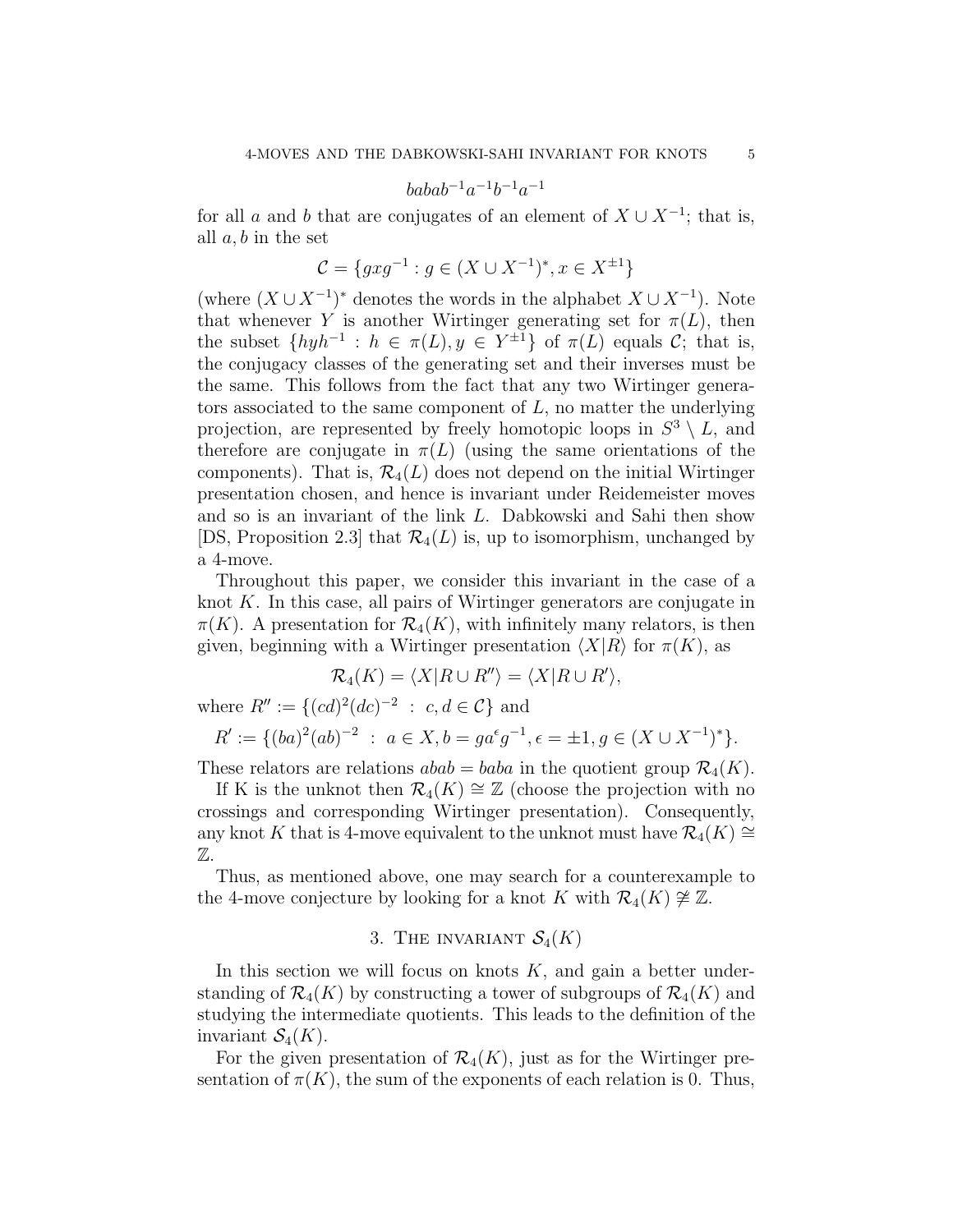just as for  $\pi(K)$ , the abelianization of  $\mathcal{R}_4(K)$  is  $\mathbb{Z}$ , as all generators are conjugate. It follows that if  $\mathcal{R}_4(K)$  is cyclic, then  $\mathcal{R}_4(K) \cong \mathbb{Z}$ . However, one can further show the following.

**Lemma 3.1.** *The group*  $G = \mathcal{R}_4(K)$  *is cyclic iff*  $G/Z(G)$  *is cyclic, where*  $Z(G)$  *is the center of G. More generally,*  $G = \langle X|R \rangle$  *is cyclic iff for some subset*  $S \subseteq Z(G)$  *the group*  $G' = \langle X | R \cup S \rangle$  *is cyclic.* 

*Proof.* If G is cyclic, then every quotient of G is cyclic, so  $G'$  is cyclic. On the other hand, if G' is cyclic, then  $G/Z(G)$  is the quotient of a cyclic group, so  $G/Z(G) = \langle x \rangle$  is also cyclic. Choose any element  $\tilde{x} \in G$ which maps to x under the standard projection  $p : G \to G/Z(G)$ . The group G is then generated by  $\tilde{x}$  and  $Z(G)$ ; given  $y \in G$ , then  $p(y) = x^n$  for some n, so that  $p(y\tilde{x}^{-n}) = 1$ , and thus  $y\tilde{x}^{-n} = z \in Z(G)$ , and  $y = z\tilde{x}^n$ . But since  $\tilde{x}$  commutes with every element of  $Z(G)$  (by definition),  $G$  is abelian, so  $G$  equals its abelianization, which as we have already remarked, is  $\mathbb{Z}$ . So  $G = \mathcal{R}_4(K)$  is cyclic.

In essence, one may add any element of the center of  $\mathcal{R}_4(K)$  to its set of relators without altering the cyclicity of the group. This provides more avenues to determine if  $\mathcal{R}_4(K)$  itself is  $\mathbb{Z}$ . This observation leads us to look for central elements of  $\mathcal{R}_4(K)$ .

**Proposition 3.2.** *If*  $\pi(K) = \langle X | R \rangle$  *is a Wirtinger presentation for the knot group of the knot*  $K$ , and  $\mathcal{R}_4(K) = \langle X | R \cup R' \rangle$  *is the corresponding presentation for*  $\mathcal{R}_4(K)$ , then for every  $a, b \in X$  we have  $a^4 = b^4$  in  $\mathcal{R}_4(K)$ *. In particular, for every*  $a \in X$ *,*  $a^4 \in Z(\mathcal{R}_4(K))$ *.* 

*Proof.* Since  $\mathcal{R}_4(K)$  is generated by the Wirtinger generators  $b \in X$ , to show that  $a^4$  is central it suffices to show that  $a^4$  commutes with every element  $b \in X$ . This will follow from the stronger fact that for every pair of Wirtinger generators  $a, b \in X$  we have  $a^4 = b^4$  in  $\mathcal{R}_4(K)$ , since  $b^4$  clearly commutes with b, so  $a^4$  also commutes with b.

Consider the Wirtinger generators  $a, b$ , and  $c$ , appearing at a crossing as in Figure 3, with relation  $ac = cb$  (or  $bc = ca$  for the crossing of the opposite sign). It suffices to show that  $a^4 = b^4$  in  $\mathcal{R}_4(K)$  for this pair  $a, b$ , since by induction, traversing the knot from undercrossing to undercrossing, one finds a string of identities  $a_1^4 = a_2^4 = a_3^4 = \dots$  for the successive Wirtinger generators, showing that all fourth powers of Wirtinger generators are equal.

Since our conclusion is symmetric in  $a$  and  $b$  it does not matter which Wirtinger relation actually holds; we will arbitrarily assume that  $ac = cb$ . For ease of reading we will follow common notational practice and set  $A = a^{-1}$ ,  $B = b^{-1}$ , and  $C = c^{-1}$ .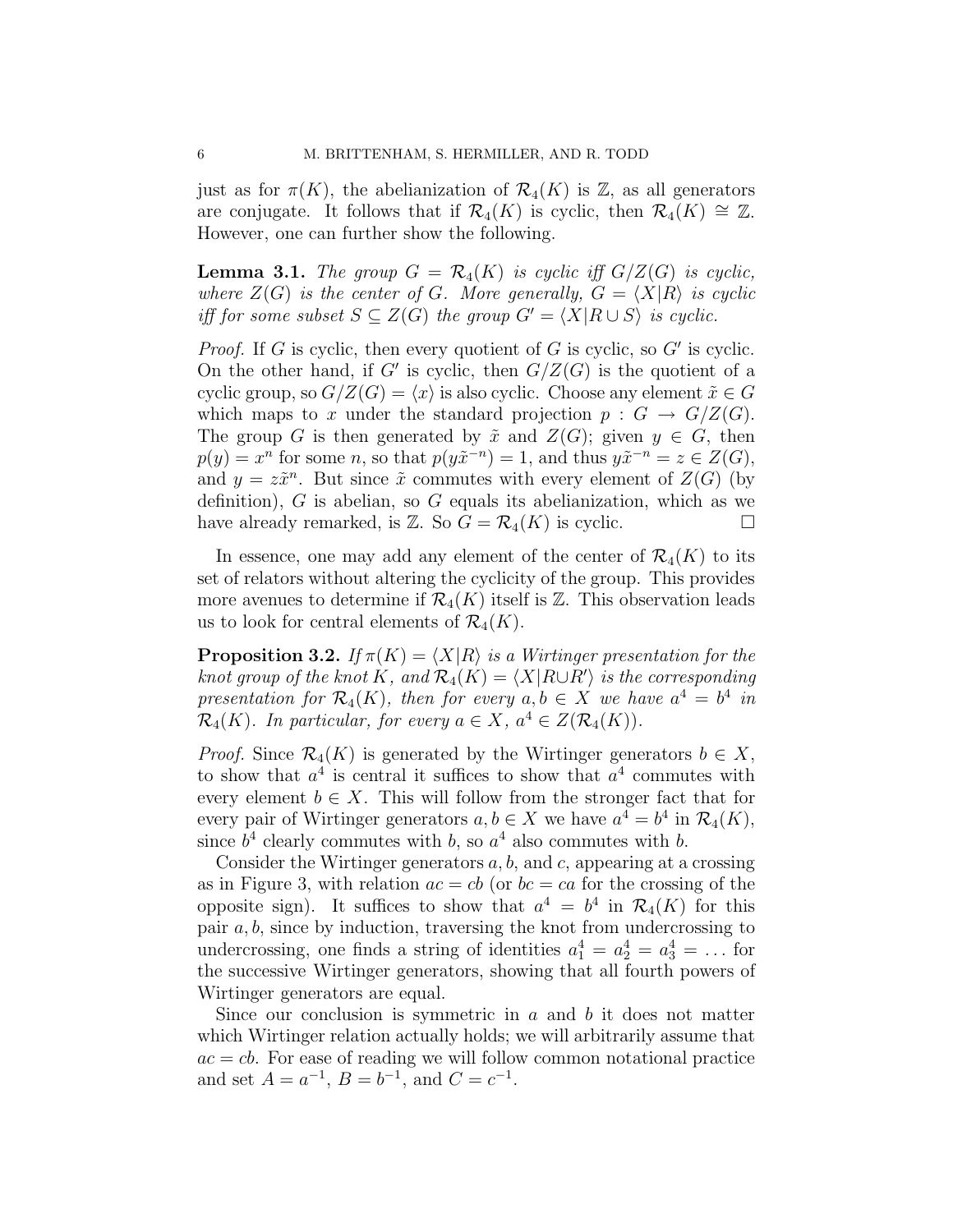

FIGURE 3. Wirtinger generators at a crossing

From  $ac = cb$  it follows that  $a = cbC$ , and so  $a^4 = (cbC)^4 = cb^4C$ . Thus  $a^4 = b^4$  so long as c commutes with  $b^4$ . Noting that c is also a Wirtinger generator, and so is conjugate to  $b$ , consider the following two relations from  $R'$ :

(1) 
$$
cbcb = bcbc
$$
  
(2)  $c(bcB)c(bcB) = (bcB)c(bcB)c$ .

Relation  $(1)$  implies that b commutes with *cbc*, and thus B also commutes with cbc. Then

$$
(bcbcbcb)cB4 = bcbcb[(cbc)(B3)]B \stackrel{(1)}{=} bcbcb[(B3)(cbc)]B = (bcbc)B2cbcB
$$
  
\n
$$
\stackrel{(1)}{=} (cbcb)B2cbcB = c(bcB)c(bcB) \stackrel{(2)}{=} (bcB)c(bcB)c
$$
  
\n
$$
= bc(bB2)cbcBc = bcb[(B2)(cbc)]Bc \stackrel{(1)}{=} bcbcbcB3c
$$
  
\n
$$
= (bcbcbcb)(B4c).
$$

Canceling (bcbcbcb) from both sides we get  $cB^4 = B^4c$ , so c commutes with  $B^4$ , and so c commutes with  $b^4$ , as desired.

This leads to the tower of subgroups of  $\mathcal{R}_4(K)$ . For the rest of this section, and section 4, fix a Wirtinger presentation  $\pi(K) = \langle X|R \rangle$  of the knot group. The bottom of the tower for  $\mathcal{R}_4(K)$  is the subgroup

$$
N := \langle \{a^4 \ : \ a \in X\} \rangle
$$

Since  $a^4 \in Z(\mathcal{R}_4(K))$  for all  $a \in X$ , N is a normal subgroup of  $\mathcal{R}_4(K)$ , contained in the center of  $\mathcal{R}_4(K)$ . As  $a^4 = b^4$  for all  $a, b \in X$  by Proposition 3.2,  $N = \langle a^4 \rangle$  is cyclic. Lemma 3.1 then says that  $\mathcal{R}_4(K)$ is cyclic iff  $\mathcal{R}_4(K)/N$  is cyclic; note that if  $\mathcal{R}_4(K)/N$  is cyclic then  $\mathcal{R}_4(K)/N \cong \mathbb{Z}_4$ , since in this case  $\mathcal{R}_4(K) = \langle a \rangle \cong \mathbb{Z}$ .

The top subgroup of the tower for  $\mathcal{R}_4(K)$  is the normal subgroup

$$
H := \langle \{a^2 : a \in X\} \rangle^N
$$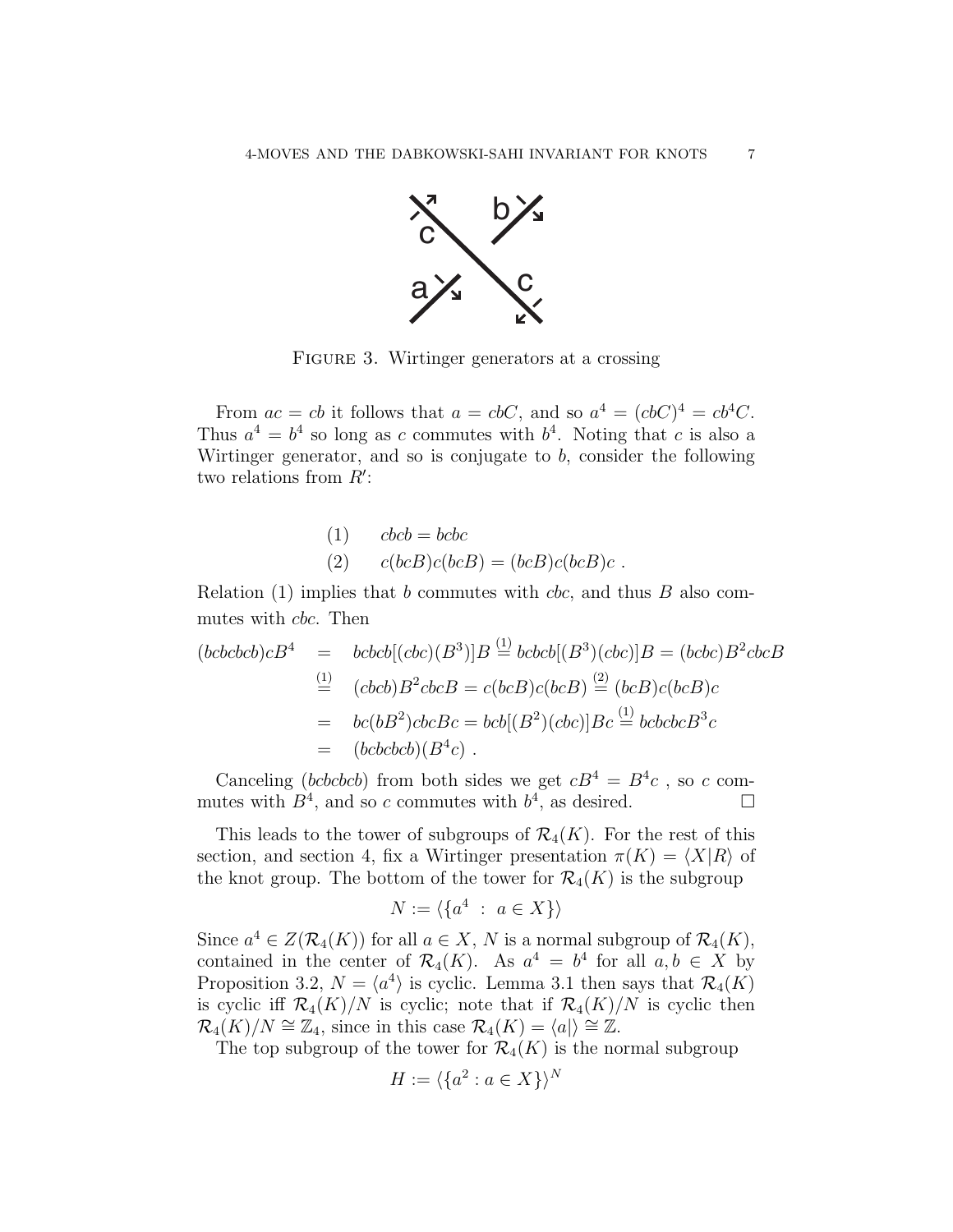(where  $\langle \ \rangle^N$  denotes the normal subgroup generated by the set) of  $\mathcal{R}_4(K)$  generated by the squares of the images of the Wirtinger generators of  $\pi(K)$ . Since  $a^4 = (a^2)^2$ , we have  $N \leq H$ , giving the normal series

$$
\mathcal{R}_4(K) \; \triangleright \; H \; \triangleright N \; \triangleright \; \{1\}
$$

Recall that the set  $C = \{gag^{-1} : g \in (X \cup X^{-1})^*, a \in X^{\pm 1}\}\$ is independent of the choice of Wirtinger generating set X for  $\pi(K)$ . The groups in this normal series can also be written as  $N = \langle \{c^4 : c \in$  $\{\mathcal{C}\}\}\$  and  $H = \langle \{c^2 : c \in \mathcal{C}\}\rangle$ ; therefore the subgroups H and N of  $\mathcal{R}_4(K)$  are also independent of the choice of knot projection used for the Wirtinger presentation.

**Definition 3.3.** For a knot K with Wirtinger presentation  $\pi(K)$  =  $\langle X|R\rangle$  we set  $\mathcal{S}_4(K) = \mathcal{R}_4(K)/H = \langle X|R \cup R' \cup S \rangle$  where  $S = \{a^2 :$  $a \in X$ .

From the discussion above, the following is immediate.

**Proposition 3.4.** *The group*  $\mathcal{S}_4(K)$  *is an invariant of the knot* K, and *is invariant (up to isomorphism) under 4-moves.*

Note that if  $\mathcal{R}_4(K) \cong \mathbb{Z}$ , then under this isomorphism we have  $N =$ 4ℤ and  $H = 2\mathbb{Z}$ . In particular,  $\mathcal{S}_4(K) = \mathcal{R}_4(K)/H \cong \mathbb{Z}_2$  is a finite, abelian 2-group in this case. The group  $\mathcal{S}_4(K)$  is trivially valued if  $\mathcal{S}_4(K) \cong \mathbb{Z}_2.$ 

In general note that in  $\mathcal{S}_4(K)$  every generator  $a \in X$  has order 2, and so we have  $a = a^{-1}$ . Moreover, each conjugate of a must also have order 2, and hence equals its own inverse. Therefore in the presentation of  $\mathcal{S}_4(K)$  in Definition 3.3, the relations  $babab^{-1}a^{-1}b^{-1}a^{-1}$  from R' can be replaced by relations  $(ba)^4$  for all  $a \in X$  and b conjugate to a. In particular,  $S_4(K)$  is a quotient of the Coxeter group  $\langle X |$   $\{a^2 =$  $1, (ab)^4 = 1 | a, b \in X$ .

This enables us to write a more useful presentation for  $\mathcal{S}_4(K)$ , as:

**Lemma 3.5.**  $S_4(K) = \mathcal{R}_4(K)/H = \langle X | R \cup S \cup T \rangle$ , where  $T = \{(away^{-1})^4 :$  $a \in X, w \in X^*$  }.

The obstruction to  $\mathcal{R}_4(K)$  being cyclic, we shall show in the next section, lies in the top subgroup  $H$  of the tower. In particular, it is detected by the quotient group  $\mathcal{S}_4(K)$ .

# 4. FINITE  $S_4(K)$  is sufficient

In this section we establish our main result, that for a knot  $K$ , the quotient  $\mathcal{S}_4(K)$  is trivially valued (that is, is isomorphic to  $\mathbb{Z}_2$ ) if and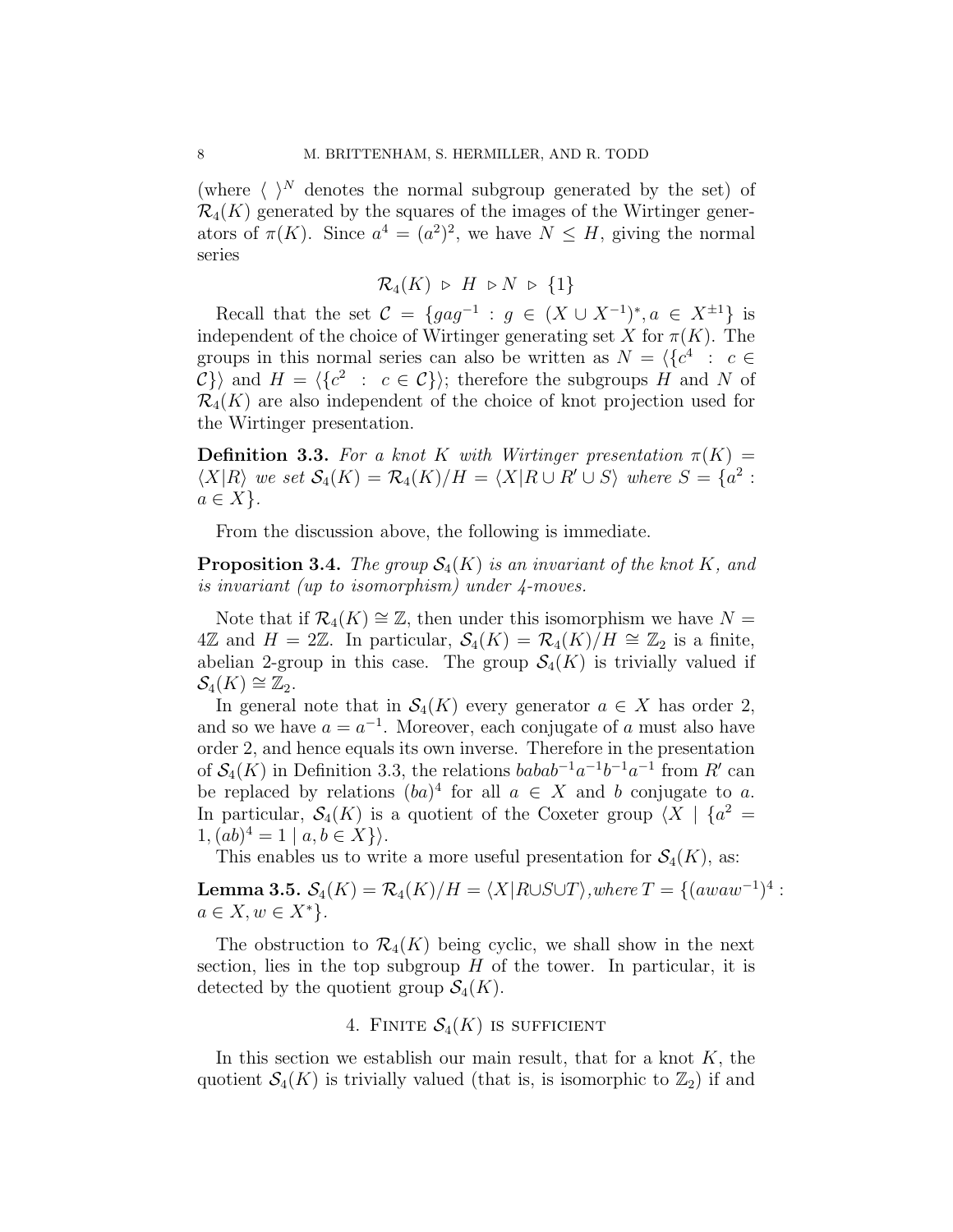only if  $\mathcal{R}_4(K)$  is trivially valued (i.e., is isomorphic to  $\mathbb{Z}$ ). This will be carried out in several steps. The first step relies on the following theorem of Baer.

**Theorem 4.1.** *(*[Ba]*; see* [Go]*, Ch. 3, Theorem 8.2)* If  $G = \langle X|U \rangle$  *is a finite group whose generators* X *are conjugate in* G*, and if for every pair* c, d in the conjugacy class containing X the subgroup  $\langle c, d \rangle \leq G$ *generated by* c *and* d *is a* p*-group, then* G *is a* p*-group.*

**Proposition 4.2.** *If*  $S_4(K)$  *is finite, then*  $S_4(K)$  *is a 2-group.* 

*Proof.* In  $S_4(K) = \langle X | R \cup S \cup T \rangle$ , for any c, d in the conjugacy class of X we have the relations  $c^2 = 1$ ,  $d^2 = 1$ , and  $(cd)^4 = 1$  in  $\mathcal{S}_4(K)$ . Hence the subgroup  $\langle c, d \rangle \leq \mathcal{S}_4(K)$  is a quotient of the Coxeter group  $\langle c, d | c^2, d^2, (cd)^4 \rangle$ , which is the dihedral group of order 8, and hence is a 2-group. So the conditions of Baer's Theorem (with  $p = 2$ ) are met, and  $\mathcal{S}_4(K)$  is a 2-group.

Lemma 4.3. *If* G *is a finite 2-group, whose generators are conjugate to one another, then* G *is a cyclic group.*

*Proof.* This appears to be a standard result (we first learned of it from a discussion on Math Overload [MO]); for completeness, the argument is included here.

The Frattini subgroup  $F(G)$  of G is the set of all of the 'nongenerators' of G, that is, all c such that if  $b_1, ..., b_n$ , c generate G then  $b_1, \ldots, b_n$  generate G. (See, e.g., [Ha] for basic properties of  $F(G)$ .)  $F(G)$ is a normal subgroup of G, and  $G/F(G)$  is an elementary abelian 2group. But an elementary abelian 2-group is a direct sum of copies of the group  $\mathbb{Z}_2$ . Since G is generated by a single conjugacy class, the abelianization of G is cyclic, and so the quotient  $G \to G/F(G) \cong (\mathbb{Z}_2)^n$ factors through a cyclic group. Thus  $n = 1$ . Choosing an element  $t \in G$ that maps to a generator of  $G/F(G)$ , G is then generated by t and the finite set  $F(G)$ . But then from the definition of  $F(G)$ , every element of  $F(G)$  can be inductively removed from the generating set, implying that G is generated by  $\{t\}$ , i.e., G is cyclic.

# Corollary 4.4. *If*  $S_4(K)$  *is finite, then*  $S_4(K) \cong \mathbb{Z}_2$ .

*Proof.* From Proposition 4.2 and Lemma 4.3, we have that  $S_4(K)$  is a cyclic 2-group; thus we must show that  $S_4(K)$  is not the trivial group. The abelianization of  $\mathcal{S}_4(K)$  has presentation  $\langle X \mid R \cup S \cup \rangle$  $T \cup \{aba^{-1}b^{-1} \mid a, b \in X\}$ , using the notation from Lemma 3.5. Now the commutator relations imply that the Wirtinger relations  $R$  can be replaced by relations  $a = b$  for all  $a, b \in X$ , and the relations T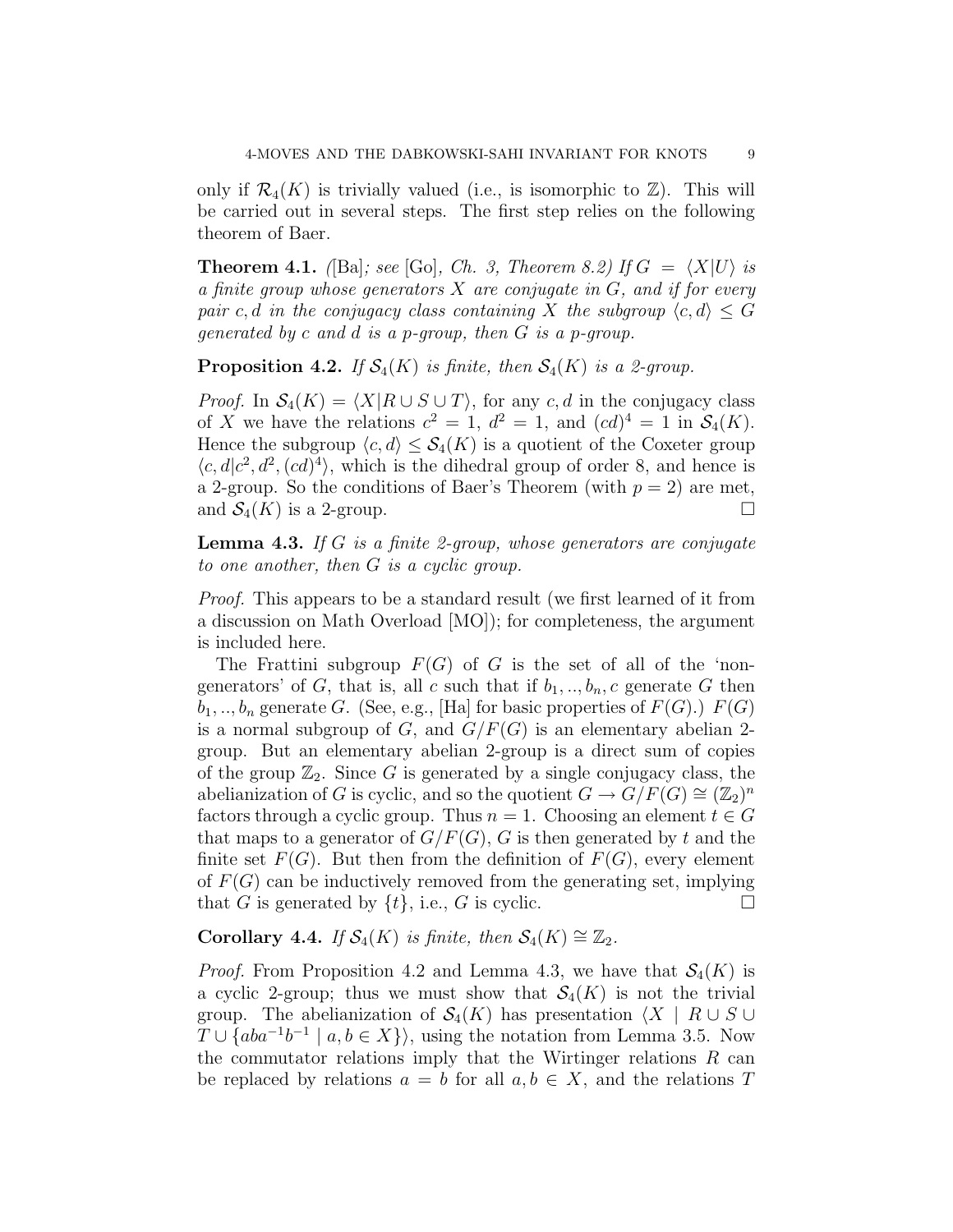are all redundant. Hence the abelianization of  $\mathcal{S}_4(K)$  has presentation  $\langle a | a^2 \rangle$ , and is the group  $\mathbb{Z}_2$ .

Next we turn our analysis to the middle quotient  $H/N$  of our normal series.

### Lemma 4.5. H *and* H/N *are abelian.*

*Proof.* Recall that H is the normal closure in  $\mathcal{R}_4(K)$  of the squares of the images in  $\mathcal{R}_4(K)$  of the Wirtinger generators X. H is therefore generated by the (possibly infinite) collection of conjugates of squares of Wirtinger generators of  $\mathcal{R}_4(K)$ . Given a pair of these generators x, y of H, we can then set  $x = ga^2g^{-1}$  and  $y = hb^2h^{-1}$  for some  $a, b \in X$ and  $g, h \in \mathcal{R}_4(K)$ . Now set  $p = gag^{-1}$  and  $q = hbh^{-1}$ ; then  $x = p^2$ and  $y = q^2$ . Write P for  $p^{-1}$  and Q for  $q^{-1}$ . Note that p and q are conjugate to elements of X.

Using the relations in  $\mathcal{R}_4(K)$ 

(1) 
$$
QpQp = pQpQ
$$
 (so  $pq = qPqpQp$ )  
(2)  $aPaP - PaPa$  (so  $aPa - PaPan$ )

$$
(2) \qquad qPqP = PqPq \text{ (so } qPq = PqPqp)
$$

$$
(3) \qquad qpqp = pqpq,
$$

we then find that

$$
xyx^{-1}y^{-1} = p(pq)qPPQQ \stackrel{(1)}{=} p(qPq)pQ(pq)PPQQ
$$
  
\n
$$
\stackrel{(2),(1)}{=} p(PqPqp)pQ(qPqpQp)PPQQ = qPqpqpQPQQ
$$
  
\n
$$
\stackrel{(3)}{=} qPpqpqQPQQ = 1
$$

Therefore, in  $H$ ,  $xyx^{-1}y^{-1} = 1$ , i.e.,  $yx = xy$ . Since this holds for every pair of generators of  $H$ ,  $H$  is abelian.

We now have the tools to establish the relationship between  $\mathcal{S}_4(K)$ and  $\mathcal{R}_4(K)$ .

**Theorem 4.6.** *If* K *is a knot, and if*  $S_4(K)$  *is finite, then*  $\mathcal{R}_4(K) \cong \mathbb{Z}$ *.* 

*Proof.* Since  $S_4(K) = \mathcal{R}_4(K)/H$  is finite, H is a finite index subgroup of the finitely generated group  $\mathcal{R}_4(K)$  and so is finitely generated. Thus the generating set  $C = \overline{\{ga^2g^{-1} : a \in X, g \in \mathcal{R}_4(K)\}}$  for H contains a finite generating set for  $H$ . Notice that in  $H/N$ , every element of  $C$ has order 2, since  $(ga^2g^{-1})^2 = ga^4g^{-1} = 1$ , given that  $a^4 = 1$  in  $H/N$ . Thus  $H/N$  is a finitely-generated abelian group, whose generators  $z_i$ all have order 2. It follows that  $H/N$  is isomorphic to a quotient of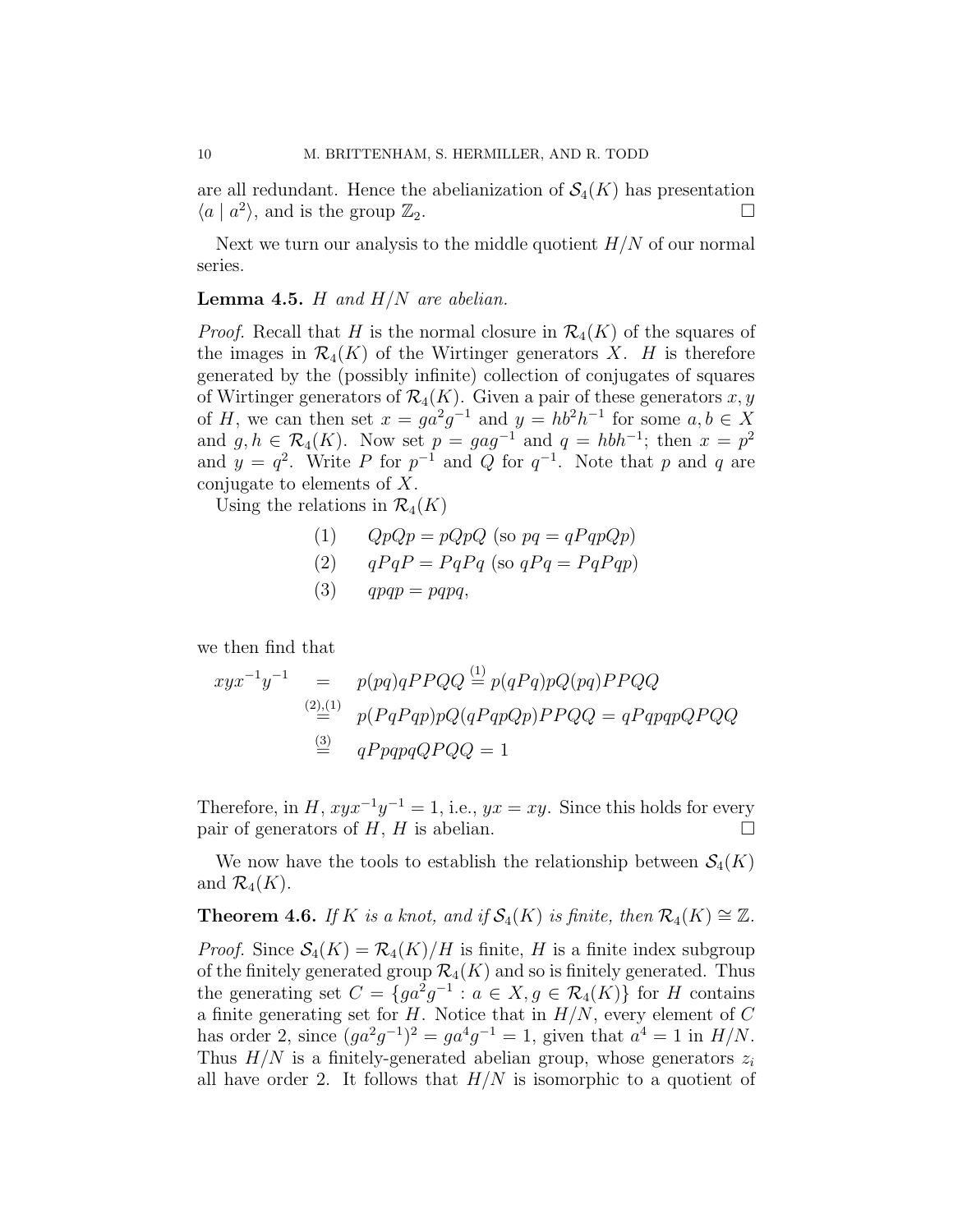$(Z_2)^n$  for some n (the map sending the i<sup>th</sup> standard generator of  $(Z_2)^n$ to  $z_i$  is a surjective homomorphism). In particular,  $H/N$  is finite with order a power of 2. But then since  $S_4(K) \cong \mathbb{Z}_2$  by Corollary 4.4, then  $\mathcal{R}_4(K)/N$  is a finite group with order a power of 2, and so  $\mathcal{R}_4(K)/N$  is a finite 2-group. Since it is generated by the Wirtinger generators, all of which are conjugate, we conclude from Lemma 4.3 that  $\mathcal{R}_4(K)/N$  is cyclic. Since  $N \subseteq Z(\mathcal{R}_4(K))$ , Lemma 3.1 implies that  $\mathcal{R}_4(K)$  is cyclic, and so  $\mathcal{R}_4(K) \cong \mathbb{Z}$ .

Note that in general if  $\mathcal{S}_4(K)$  is abelian, then  $\mathcal{S}_4(K)$  equals its own abelianization, which was shown in the proof of Corollary 4.4 to be the group  $\mathbb{Z}_2$ . Since if  $\mathcal{R}_4(K) \cong \mathbb{Z}$  then the quotient  $\mathcal{S}_4(K) \cong \mathbb{Z}_2$  is both abelian and finite, we have the following.

Corollary 4.7. *The following are equivalent:*

- (1)  $\mathcal{R}_4(K) \cong \mathbb{Z}$ ; *i.e.*,  $\mathcal{R}_4(K)$  *is trivially valued.*
- (2)  $\mathcal{S}_4(K)$  *is finite.*
- (3)  $S_4(K)$  *is abelian.*
- (4)  $S_4(K) \cong \mathbb{Z}_2$ ; *i.e.*,  $S_4(K)$  *is trivially valued.*

Corollary 4.7 demonstrates that the non-triviality of  $\mathcal{R}_4(K)$  "lives" at the top stage of our filtration  $\mathcal{R}_4(K) \triangleright H \triangleright N \triangleright \{1\}$ . The main point to this result is that it appears in practice to be much easier to analyze the presentation of the group  $\mathcal{S}_4(K)$  than that of  $\mathcal{R}_4(K)$ . For example, the fact that in  $\mathcal{S}_4(K)$  every generator is its own inverse is in practice a great advantage.

As an example, a direct computation in GAP shows that the group  $G_{3,5} = \langle a_1, a_2, a_3 \rangle$ 

 ${a_i^2, (a_i(wa_jw^{-1}))^4 : i, j \in \{1, 2, 3\}, w \in \{a_1, a_2, a_3\}^*, |w| \le 5\}},$ (where  $|w|$  denotes word length) has order 5192, and in particular is finite. But for any knot group generated by at most three meridians, for example, any 3-bridge knot group, the group  $G_{3,5}$  surjects onto  $\mathcal{S}_4(K)$ . In particular, the map that sends the elements  $a_i$  to the three generating meridians is a surjective homomorphism. This implies that  $\mathcal{S}_4(K)$  is finite whenever  $\pi(K)$  is generated by at most 3 meridians.

**Theorem 4.8.** If K is a knot with bridge number 3, then  $S_4(K)$  (and *thus*  $\mathcal{R}_4(K)$ *) is trivially valued. More generally, if*  $\pi(K)$  *is generated by 3 meridians, then*  $S_4(K)$  *and*  $\mathcal{R}_4(K)$  *are trivially valued.* 

Przytycki has shown that all 2-bridge knots are 4-move equivalent to the unknot [Pr], so this computation provides no new information for bridge number less than 3. It is known that a knot whose group is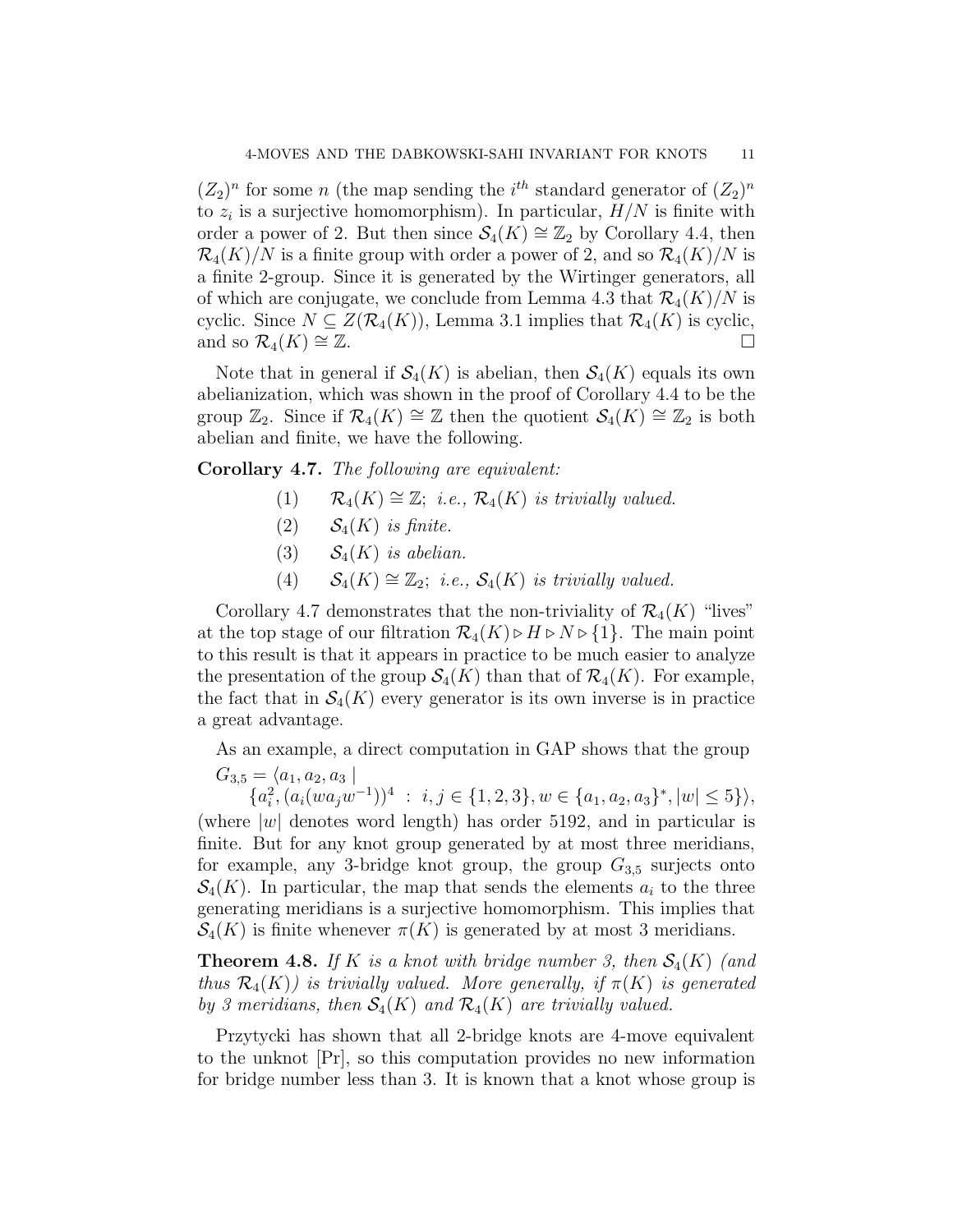generated by two meridians is 2-bridge [BZ]; the corresponding result is not known to be true for three meridians.

It is tempting to continue this line of reasoning further; we can, for any  $n$  and  $k$ , define

 $G_{n,k} = \langle a_1, \ldots, a_n |$  ${a_i^2, (a_i(wa_jw^{-1}))^4 : i, j \in \{1, ..., n\}, w \in \{a_1, ..., a_n\}^*, |w| \leq k}$ and define the corresponding group  $G_n = G_{n,\infty}$  as a direct limit of successive quotients, and ask:

# Question 4.9. *Is* G<sup>n</sup> *finite for all* n*?*

If the answer to this question is 'Yes', then  $\mathcal{R}_4(K)$  is trivially valued (i.e., isomorphic to  $\mathbb{Z}$ ) for all knots K. Note that  $G_n$  is finite iff  $G_{n,k}$  is finite for some k, since if  $G_n$  is finite then it has a finite presentation. The generators and relations used in that finite presentation can be obtained from our given presentation by finitely many Tietze transformations; choosing  $k$  to be the length of the longest relation used, then  $G_{n,k} \cong G_n$  is finite.

This implies that for any  $n$  for which the answer to the above question is 'Yes' we can in principle verify this answer by a finite computation. In particular, by running a parallel coset enumeration computation (with a staggered start) on the groups  $G_{n,k}$  with ever larger k, for any of these groups  $G_n$  that are finite, the enumeration is guaranteed to terminate (see, for example, [HEO, Chapter 5] for details of this procedure).

### 5. LARGE-SCALE COMPUTATION OF  $\mathcal{S}_4(K)$

The original goal of this project was to find a counterexample to the 4-move conjecture, by discovering a knot K for which  $\mathcal{S}_4(K)$  was not  $\mathbb{Z}_2$ . No such example was found. (The title of this paper would otherwise have been quite different!) However, determining  $S_4(K)$  is in practice much more amenable to machine computation than determining  $\mathcal{R}_4(K)$ , particularly since to show that  $\mathcal{S}_4(K) \cong \mathbb{Z}_2$  it suffices by Corollary 4.7 to show that  $S_4(K)$  is either abelian or finite. Such computations are much more likely to terminate, and are much quicker than computation of  $\mathcal{R}_4(K)$ .

Strictly speaking, one cannot hand to a program the infinite set of relators needed to describe  $S_4(K)$  or  $\mathcal{R}_4(K)$ ; however, one may truncate the infinite set of relators. In analogy with the groups  $G_{n,k}$ above, consider the groups  $G_k(K)$  defined from a Wirtinger presentation  $\pi(K) = \langle X | R \rangle$  for K by

$$
G_k(K) := \langle X \mid R \cup S \cup R_k \rangle,
$$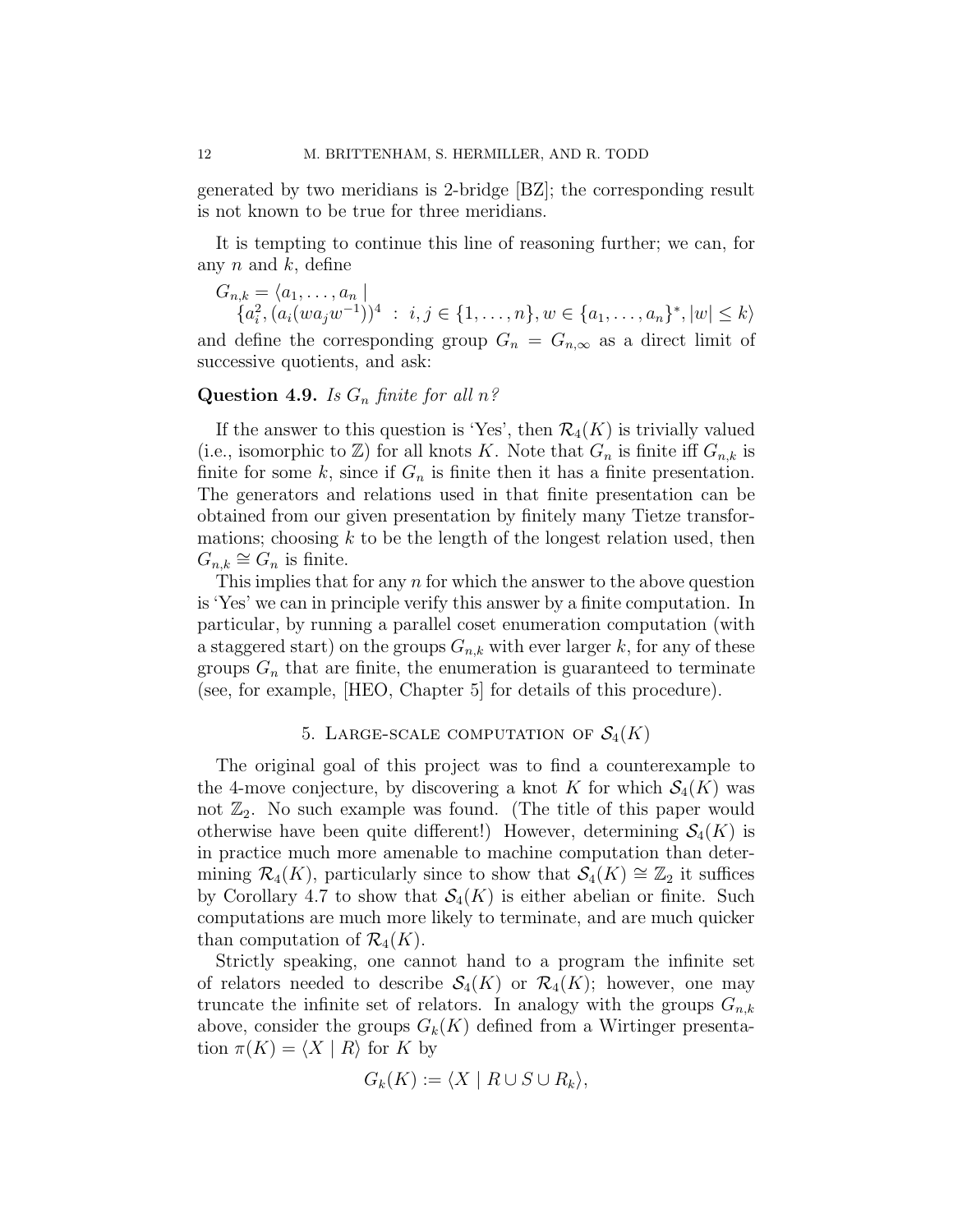where  $S = \{a^2 \mid a \in X\}$  and

$$
R_k := \{ (awbw^{-1})^4 \mid a, b \in X, w \in X^*, |w| \le k \}.
$$

Since every relator in this presentation of  $G_k(K)$  is a consequence of the relators in the presentation of  $\mathcal{S}_4(K)$  in Definition 3.3, there is a canonical surjective homomorphism  $G_k(K) \to \mathcal{S}_4(K)$ . Therefore, in order to show that  $\mathcal{S}_4(K)$  is finite it suffices to show that  $G_k(K)$  is finite for some k. By an identical argument to that given for the groups  $G_{n,k}$ above, this is also a necessary condition for the finiteness of  $\mathcal{S}_4(K)$ .

For example, for the knot K described in  $[As]$  as a likely candidate for a counterexample to the 4-move conjecture, the computation that  $S_4(K) \cong \mathbb{Z}_2$ , and therefore  $\mathcal{R}_4(K) \cong \mathbb{Z}$ , is almost immediate; its Wirtinger presentation, together with the relators  $a^2$  and a small subset of the relators  $(awbw^{-1})^4$  are sufficient for the program GAP to conclude that the resulting group  $G_k(K)$ , for all sufficiently large k, has order 2. (In fact, entering the presentation takes far longer than the computation!) Bolstered by such initial success, we carried out analogous computations on the largest census of knots at our disposal.

The input data needed for computing  $G_k(K)$  that is specific to the knot K is the Wirtinger presentation, taken from a diagram of the knot. For alternating knots this presentation can be easily constructed from a Gauss/Dowker code for the knot [Ga]. Recall that the Gauss code of a knot diagram with *n* crossings is a string of the integers  $\{1, \ldots, n\}$ , each occurring exactly twice. The string is constructed by numbering the crossings 1 through  $n$ , and then traveling along the knot, writing down the crossing numbers encountered in order. For an alternating knot this is sufficient to construct a Wirtinger presentation for the knot, since the additional over/undercrossing information is strictly not needed; we can arbitrarily assume that the first crossing met is the overcrossing, knowing that succeeding crossings will alternate. (The 'incorrect' choice will lead to the mirror image of the knot, which has the same knot group.) Since the label for the crossing can be imputed to be the labeling for the overstrand at the crossing, we can determine which understrands meet at a crossing from the Gauss code. This is illustrated by the example in Figure 4.

As can be seen, the trio of numbers centered on an undercrossing (which we may arbitrarily assume occur at the entries of even index in the Gauss code sequence) reflect the generators, in order, in a Wirtinger relation. What they do not reflect is the exponent of the overcrossing generator, that is, the conjugator, in the relation. But since in our quotients  $\mathcal{S}_4(K)$  and  $G_n(K)$  we have  $a_i^2 = 1$  for each generator and hence  $a_i = a_i^{-1}$ , one can replace  $a_i^{-1}$  with  $a_i$  in these defining relations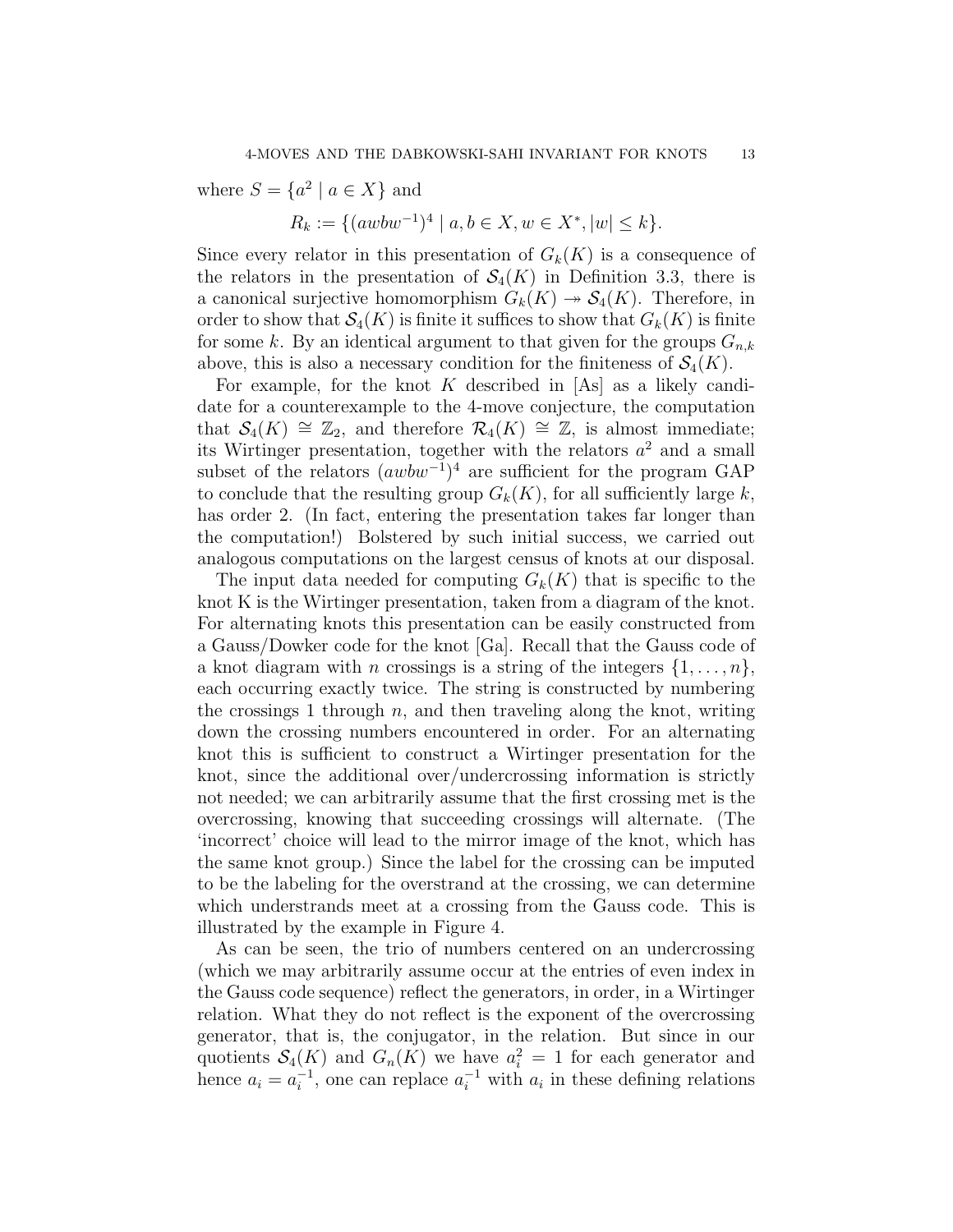

Figure 4. From Gauss code to presentation

without changing the groups that are presented by these "Wirtinger relations" together with the relations  $\{a_i^2 = 1 | a_i \in X\}$ . These are the presentations that were extracted from Gauss codes for alternating knots, to use in our large-scale computations.

Flint and Rankin provide, on their website, the Prime Alternating Knot Generator software [PAKG] to generate the Gauss codes for every alternating knot (without duplication) of whatever number of crossings is specified by the user. From this, as described above, one can build a Wirtinger presentation for each knot, and then construct presentations for the groups  $G_n(K)$  to test for finiteness.

Two basic algorithms were applied to analyze the group  $G_n(K)$ . First, a coset enumeration algorithm was used to enumerate cosets of the trivial subgroup. Second, we used the Knuth-Bendix algorithm (see [HEO, Chapter 12] for a description) to look for a confluent rewriting system, where the generators were given the order coming from the Gauss code, and words were given the "shortlex" order. In practice, four tests were applied in succession to winnow the initial list of alternating knots, eliminating those for which one of these tests determined that  $G_n(K)$ , and therefore  $S_4(K)$ , was finite in turn. At each step, those knots for which  $G_n(K)$  was not found to be finite were "failures" for that step, and the next step was applied just to those failure knots.

The general approach to the computations was the following sequence of steps:

- (1) Apply a coset enumeration algorithm to enumerate the cosets of the trivial subgroup to  $G_0(K)$ . Collect failures.
- (2) Apply the Knuth-Bendix algorithm to  $G_0(K)$  for the failures from step 1. Collect failures.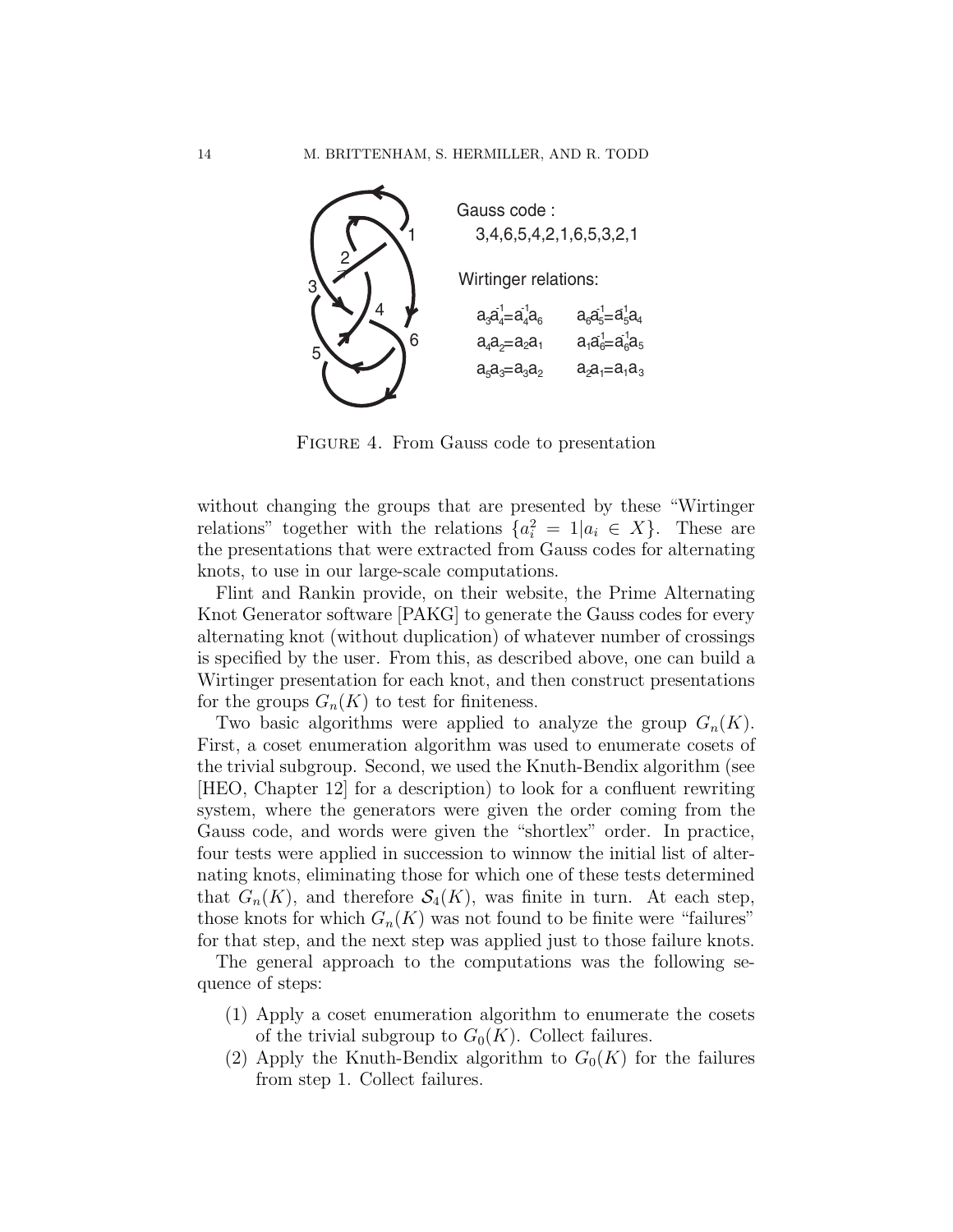- (3) Apply the Knuth-Bendix algorithm to  $G_1(K)$  for the failures in step 2. Collect failures.
- (4) Apply the Knuth-Bendix algorithm to  $G_2(K)$  for the failures in step 3. Collect failures.

Several software packages were used to perform these computations. The coset enumeration algorithm was applied via GAP [GAP] and its two implementations; the standard implementation via the "Size" command, and the GAP package ACE (Advanced Coset Enumeration). The Knuth-Bendix algorithm was applied via the package KBMAG (Knuth-Bendix on Monoids and Automatic Groups) [Ho] in GAP and via MAF [Wi], KBMAG's standalone PC implementation. In each case either a memory limit or a time limit was used to delineate success from failure. That is, either the computation finished or was abandoned after some limit was reached. In each case in which GAP (or one of its C++ packages, ACE or KBMAG) was used the standard memory limits (e.g. table size for coset enumeration) were used to delineate success from failure. In the cases where MAF was used, either a time limit was set (e.g. 5 minutes when considering  $G_1(K)$ ), or an ad-hoc approach to determine that no progress was being made (this was done in step 4) was used to determine failure.

For alternating knots with 18 crossing or less all computations were performed on a personal computer, except for step 1 for 18 crossing knots, which were completed on *Firefly*, a 5600 core AMD cluster managed by the Holland Computing Center at the University of Nebraska at Omaha. In all of these cases, GAP's standard implementation of the coset enumeration algorithm was applied to the presentations of  $G_0(K)$ via the "Size" command. Steps 2,3, and 4 were performed on a personal computer using MAF. After step 1, a relatively small list of these knots were left  $(6681 = 8 + 82 + 1572 + 5019)$  in total with 15 through 18 crossings). As noted above, in steps 2 and 3 a time limit of 5 minutes was set. After step 3 the list consisted of  $763 = 1 + 27 + 201 + 534$ knots with 15 through 18 crossings. Thus, when applying step 4 to this small list, no time limit was set. In each of these cases, either the computation was successful or was halted by hand when the computation seemed to be making no progress (signaled by a long period of adding new equations without any reduction).

For the 19 and 20 crossing knots, steps 1 and 2 were performed on Tusker, a 40 TF cluster consisting of 106 Dell R815 nodes using AMD 6272 2.1GHz processors, also managed by the Holland Computing Center, at the University of Nebraska-Lincoln. Step 1 used the C++ coset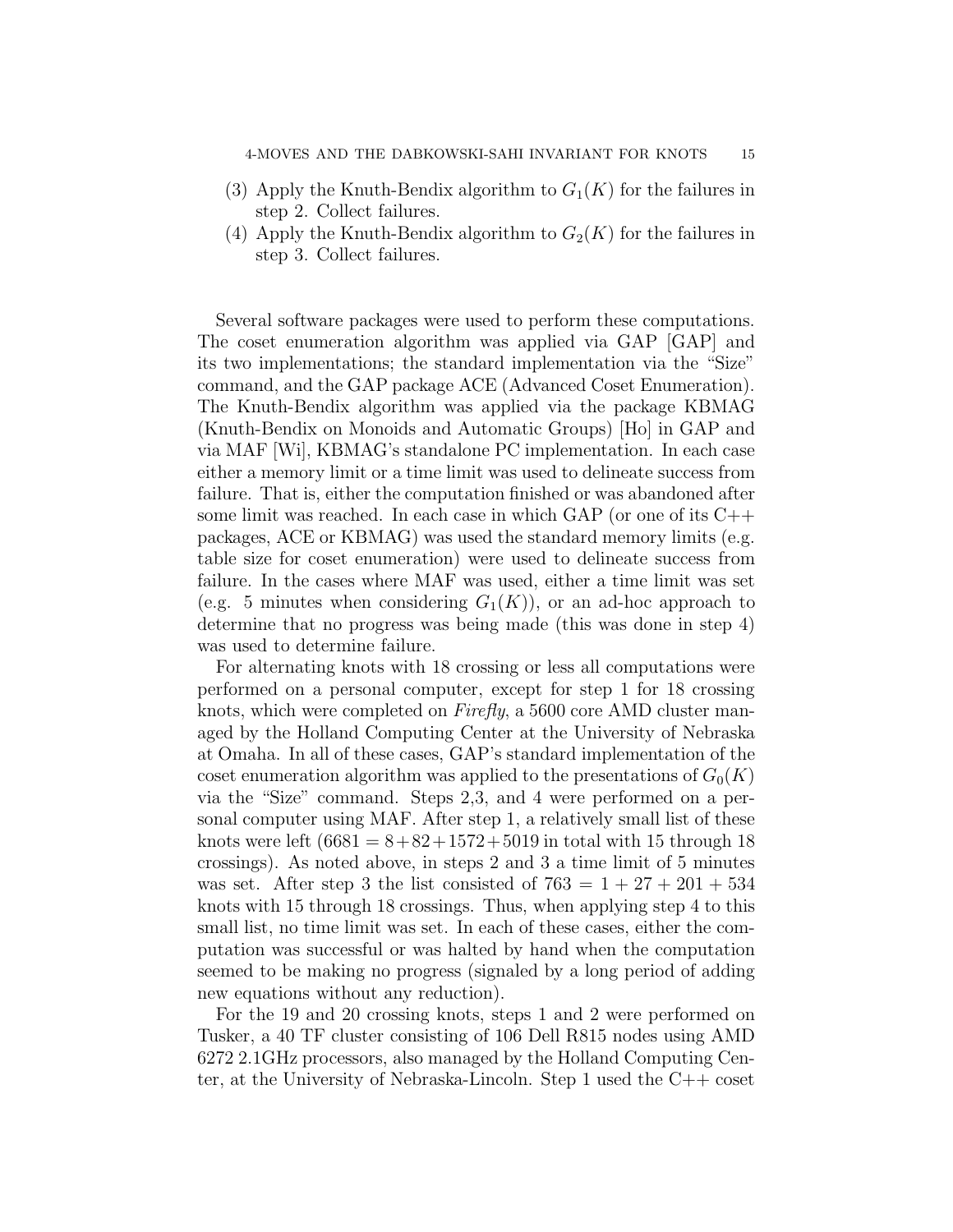enumeration implementation ACE, that comes with the GAP installation (though GAP was not initiated as an interface) and step 2 used the C++ implementation of KBMAG that comes with the GAP installation (again, GAP was not used as an interface). After step 1 of the 80,689,811 19-crossing knots, all but approximately 450,000 were shown to have  $G_0(K) \cong \mathbb{Z}_2$  and of the 397,782,507 20-crossing alternating knots, all but approximately 4,500,000 were shown to have  $G_0(K) \cong \mathbb{Z}_2$ . Step 2 reduced these numbers to 31,612 and 274,217, respectively. We have yet to apply steps 3 and 4 to the current list of failures for 19 and 20 crossing knots.

Theorem 5.1. *Among the alternating knots* K *with up to 20 crossings,*  $\mathcal{S}_4(K)$  (and thus  $\mathcal{R}_4(K)$ ) is trivially valued, except possibly for 1 knot *with 15 crossings, 4 knots with 16 crossings, 41 knots with 17 crossings, and 173 knots with 18 crossings, 31,612 knots with 19 crossings, and 274,217 knots with 20 crossings.*

Thus among the alternating knots with 20 or fewer crossings, all but at most 0.06% have trivially-valued Dabkowski-Sahi invariant. For those with 18 or fewer crossings, this percentage is 0.0021%. We anticipate that completion of steps 3 and 4 would significantly reduce the first percentage.

### 6. Concluding thoughts and future directions

Since every knot is 4-move equivalent to an alternating knot (choose crossings whose change would result in an alternating knot, and replace them with three crossings of the opposite sign), if there is a counterexample to the 4-move conjecture there is an alternating knot counterexample. One can view the above computations as either providing evidence in support of the 4-move conjecture or providing a larger set of possible counter examples, depending on one's own opinion of the truth or falsity of the 4-move conjecture. In fact, attempts by the authors to 4-move reduce some of the remaining knots identified by Theorem 5.1 to the unknot have never succeeded.

However, these computations may suggest that the invariants  $\mathcal{R}_4(K)$ and  $\mathcal{S}_4(K)$  cannot detect a counter-example to Nakanishi's 4-move conjecture. Thus we pose the following question:

## **Question 6.1.** *Are*  $\mathcal{R}_4(K)$  *and*  $\mathcal{S}_4(K)$  *trivially valued for every knot* K*?*

The authors have formulated several lines of attack for this question; none as yet can be carried to their conclusion. For example, if one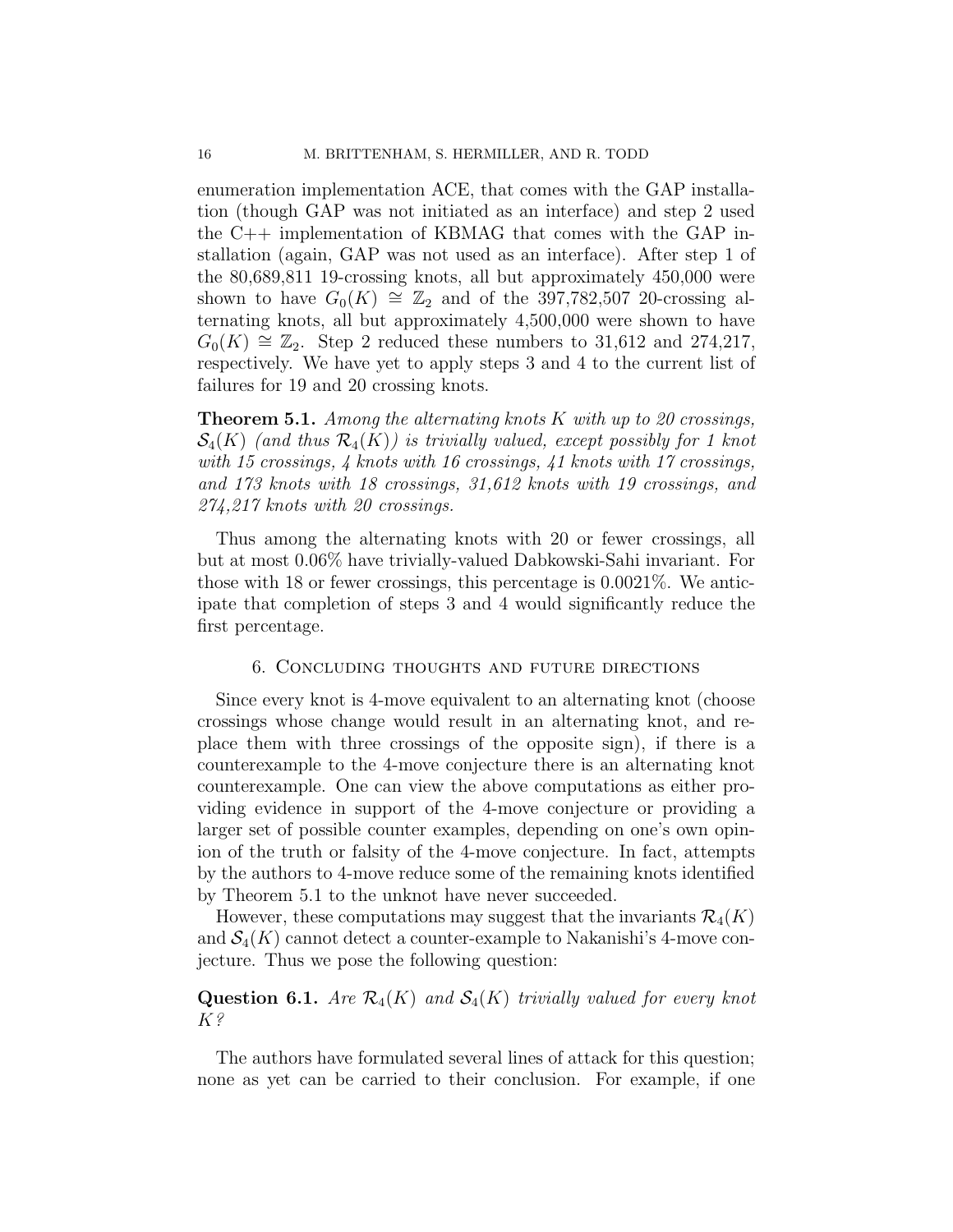could show that in  $\mathcal{S}_4(K)$  every element has order dividing four then Question 6.1 could be answered in the affirmative, as  $\mathcal{S}_4(K)$  would be the quotient of a finitely generated Burnside group of exponent 4, all of which are known [Sa] to be finite, and hence (by Corollary 4.7)  $\mathcal{S}_4(K)$ would be isomorphic to  $\mathbb{Z}_2$ .

Ultimately, Question 6.1 is really a question of group theory. Given any group  $G$  that is normally generated by a single element  $x$ , then by Johnson's Theorem [Jo] this group is a quotient of a knot group via a surjection that sends a Wirtinger generator for the knot group (for some diagram) to x. However, if  $G = \langle X | R \rangle$  is such a group, then one may consider the corresponding tower of subgroups constructed in Section 3 outside of the context of a knot diagram, namely

$$
R(G) := \langle X | R \cup R'' \rangle \triangleright H := \langle \{ (gag^{-1})^2 : a \in X, g \in G \} \rangle^N
$$
  

$$
\triangleright N := \langle \{ (gag^{-1})^4 : a \in X, g \in G \} \rangle^N \triangleright 1,
$$

where  $R'' = \{ (cd)^2 (dc)^{-2} \mid c, d \in C \}.$  That is,  $R(G)$  is the quotient of G analogous to the quotient  $\mathcal{R}_4(K)$  of  $\pi(K)$ , defined by modding out by the same set of relators. Since  $\mathcal{R}_4(K)$ , for any knot K built via Johnson's Theorem, would then surject onto  $R(G)$ , finding such a group G for which  $R(G)$  is not cyclic would then imply the existence of a counterexample to the 4-move conjecture. As for knots, the cyclicity of  $R(G)$  can be determined by the finiteness of  $S(G) := R(G)/H$ .

Thus one sees that Question 6.1 is equivalent to the following question:

**Question 6.2.** Suppose that  $G = \langle X | R \rangle$  with  $|X| < \infty$  such that the set *X* lies in a single conjugacy class in G. If  $S = \{x^2 : x \in X\}$  and  $T = \{ \{ (xgyg^{-1})^4 : x, y \in X, g \in X^* \}, \text{ is it always true that the quotient } \}$ *group*  $\langle X | R \cup S \cup T \rangle$  *of* G *is cyclic? Equivalently, must this quotient be finite? Equivalently, must it be abelian?*

### **REFERENCES**

- [As] N. Askitas, *A note on 4-equivalence*, J. Knot Theory Ramifications 8 (1999) 261-263.
- [Ba] R. Baer, *Engelsche elemente Noetherscher Gruppen*, In: Invitations to geometry and topology, Math. Ann. 133 (1957) 256–270.
- [BZ] M. Boileau and B. Zimmermann, *On the* π*-orbifold group of a link*, Math. Z. 200 (1989) 187–208.
- [DS] M. Dabkowski and R. Sahi, *New Invariant of 4-moves*, J. Knot Theory Ramifications 16 (2007) 1261–1282.
- [DJKS] M. Dabkowski, S. Jablan, N. Khan, and R. Sahi, *On 4-move equivalence classes of knots and links of two components*, J. Knot Theory Ramifications 20 (2011) 47–90.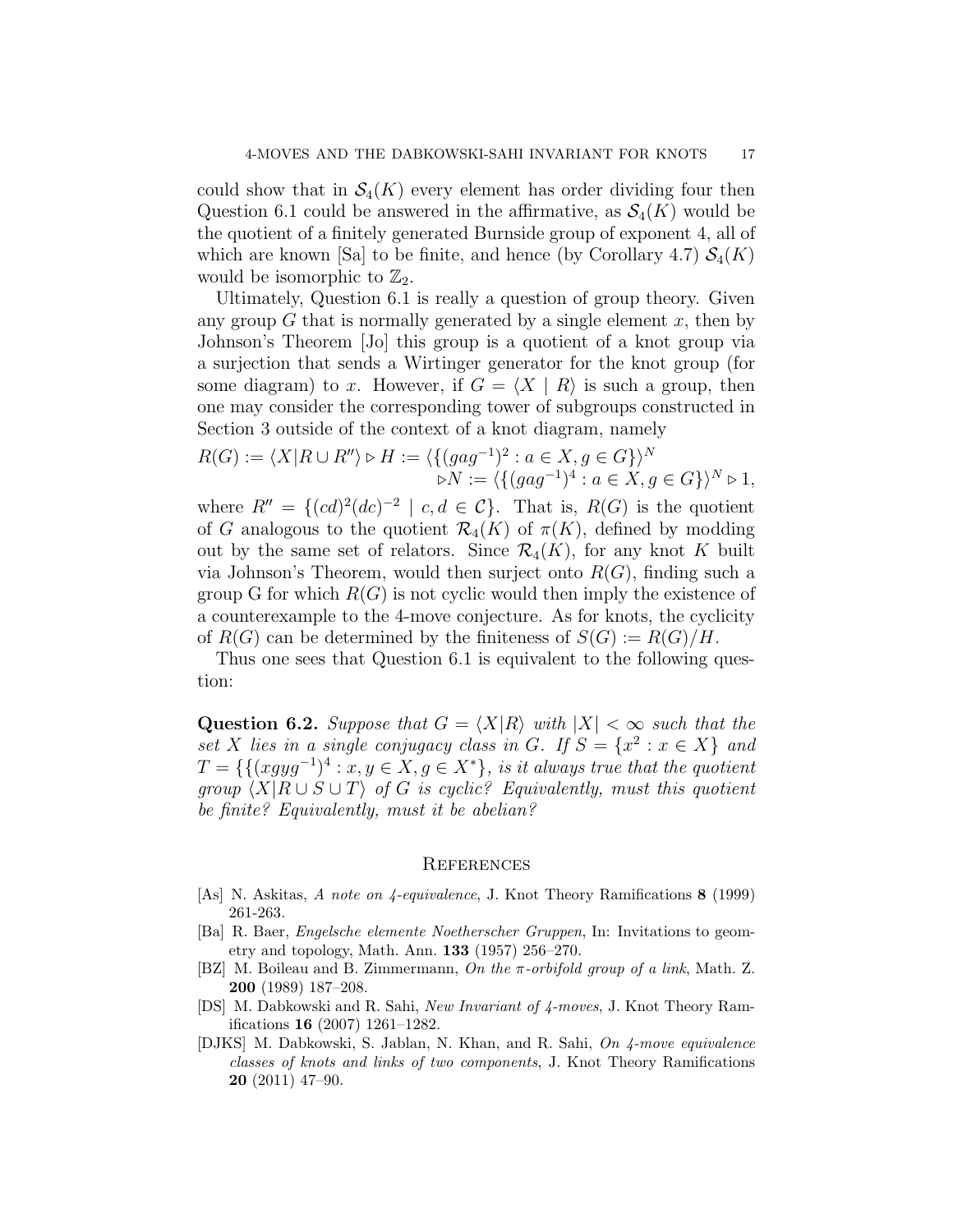- [DP1] M. Dabkowski and J. Przytycki, *Burnside obstructions to the Montesinos-Nakanishi 3-move conjecture*, Geom. Topol. 6 (2002) 335-360.
- [DP2] M. Dabkowski and J. Przytycki, *Burnside groups and rational moves*, preprint.
- [FRS1] O. Flint, J. Schermann and S. Rankin, *Enumerating the Prime Alternating Knots, Part I*, J. Knot Theory Ramifications 13 (2004) 57-100.
- [FRS2] O. Flint, J. Schermann and S. Rankin, *Enumerating the Prime Alternating Knots, Part II*, J. Knot Theory Ramifications 13 (2004) 101-149.
- [GAP] The GAP Group, *GAP Groups, Algorithms, and Programming, Version 4.4.12*; 2008, (http://www.gap-system.org).
- [Ga] C.F. Gauss, *Werke, Band VIII* 272 Teubner, Leipzig, (1900) 282286.
- [Go] D. Gorenstein, Finite groups, Chelsea Publ. Co., New York, NY, 1980.
- [Ha] M. Hall, The theory of groups, Macmillan, New York, NY, 1959.
- [Ho] D. Holt, KBMAG*—Knuth-Bendix in Monoids and Automatic Groups*, software package (1995), available from (http://www.maths.warwick.ac.uk/~dfh/download/kbmag2/).
- [HEO] D. Holt, B. Eick, and E. O'Brien, *Handbook of Computational Group Theory*, Chapman and Hall, London, 2005.
- [Jo] D. Johnson, *Homomorphs of knot groups*, Proc. Amer. Math. Soc. 78 (1980) 135-138.
- [Ki] R. Kirby, *Problems in low-dimensional topology*, in Geometric Topology, Proceedings of the Georgia International Topology Conference, 1993, ed. W. Kazez, Studies in Advanced Mathematics, Vol. 2, Part 2 (AMS/IP, 1997) 35- 473.
- [KNOT] Knotilus, an online program and database for alternating knots and links, *http://knotilus.math.uwo.ca/*.
- [MO] MathOverflow thread, October 2009,

(http://mathoverflow.net/questions/2650/)

- [Na1] Y. Nakanishi, *Foxs congruence modulo (2, 1)*, Sūrikaisekikenkyūsho Kōkyūroku **813** (1984) 102-110.
- [Na2] Y. Nakanishi, *On Fox's Congruence Classes of Knots*, Osaka J. Math. 24 (1987) 217–225.
- [PAKG] PAKG Prime Alternating Knot Generator, available at *http://www.math.uwo.ca/˜srankin/papers/knots/pakg.html*.
- [Pr] J. Przytycki, *Topologia algebraica basada sobre nudos*, Proceedings of the First International Workshop on Graphs - Operads - Logic, (Cuautitlan, Mexico, 2001), arXiv:math.GT/0109029.
- [Sa] I. Sanov, *Solution of the Burnside problem for exponent 4*, Uchen. Zap. Leningrad State Univ. Ser. Mat. 10 (1940) 166–170.
- [Wi] A. Williams, *MAF (Monoid Automata Factory)*, software package (2009), available from (http://maffsa.sourceforge.net/).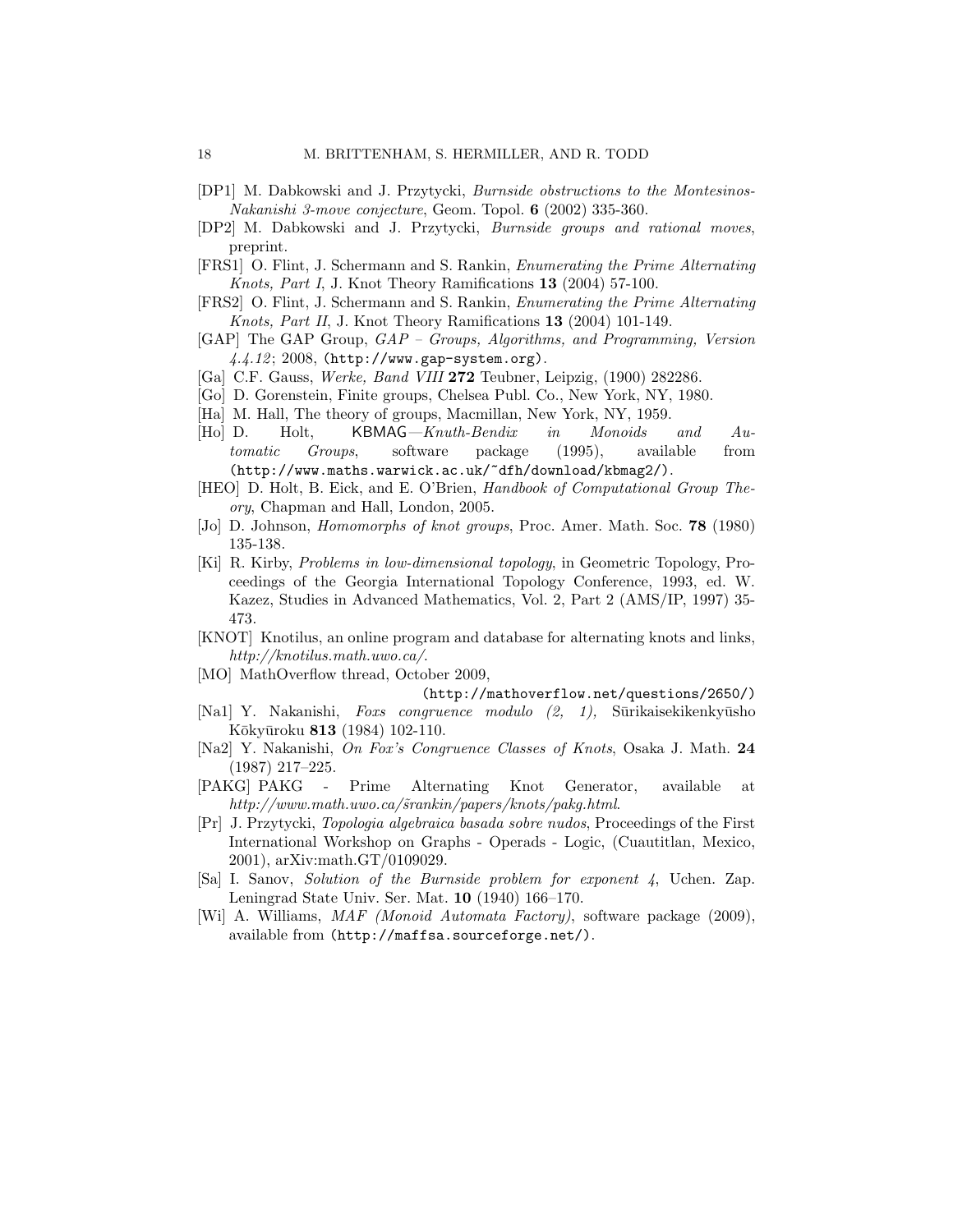Appendix A. Perl code for the algorithms in Section 5

I: Perl code computing the size of  $G_0(K)$ , calling GAP and ACE:

```
#!/usr/bin/perl
```

```
use strict; use warnings;
open ACE, "| /[absolute path to]/ace" or die print "can't open ace\n";
$"=","; my @squares=(); my $xings=20; # Don't forget to change this!!!
for my $i (1..$xings) { push(@squares,"$i^2"); } my @prodpower4=();
for my $k1 (1..$xings) { for my $k2 (1..$xings)
{ \; \text{push}(\text{Oprodpower4}, \text{``(($k1)($k2))^4"); } \; \}for(my i=197; i<200; i+1 my z=0, num = sprintf("%04d", i);
my $file="20xing".$zero_num; # this is the filename for the codes
my $Stats="/work/unknots/rtodduno/20X/Stats.1/20xing.stats".$zero_num;
my $fail="/work/unknots/rtodduno/20X/Fail.1/20xing.fail".$zero_num;
my $cx="/work/unknots/rtodduno/20X/PCX.1/20xing.pcx".$zero_num;
open(ST,">>",$Stats); print ACE "ao: $Stats;";
open(GC,"<$file") or die print "can't open $file\n";
my $s=1; while(my $line=<GC>) { chomp $line;
my @knot=split(",",$line); my $twoxings=2*$xings; my @wirtinger=();
for my $j (1..$xings-1) { my $overarc=$knot[2*$j-1];
my $dsarc=$knot[(2*$j)-2]; my $usarc=$knot[(2*$j)];
my $overgen="$overarc"; my $dsgen="$dsarc";
my $usgen="$usarc"; my $rel="($dsgen)($overgen)($usgen)($overgen)";
push(@wirtinger,$rel); }
my $lastxing=$knot[$twoxings-1]; my $firstxing=$knot[0];
my $second2lastxing=$knot[$twoxings-2];
my $toprel="($second2lastxing)($lastxing)($firstxing)($lastxing)";
push(@wirtinger,$toprel); my @allrelations=();
push(@allrelations,@squares); push(@allrelations,@prodpower4);
push(@allrelations,@wirtinger);
my $command="Group Generators:$xings;Group Relators:
                                 @allrelations;Subgroup: trivial;start;";
print ACE "$command \n"; $s++ }
close ST; close GC; open(ST,"<$Stats"); open(FAIL,">>",$fail);
open(PCX,">>",$cx); my $t=1;
while(my $line=<ST>) { chomp($line); my @info=split(/ /,$line);
if($info[0] eq "OVERFLOW") { print FAIL "$t\n"; }
elsif(\frac{\sin(\frac{\pi}{6})}{\pi} eq "INDEX") { if(\frac{\sin(\frac{\pi}{6})}{\pi} != 2)
{ print PCX "$t\n"; } } $t++ } close ST; close FAIL; close PCX; }
close ACE;
```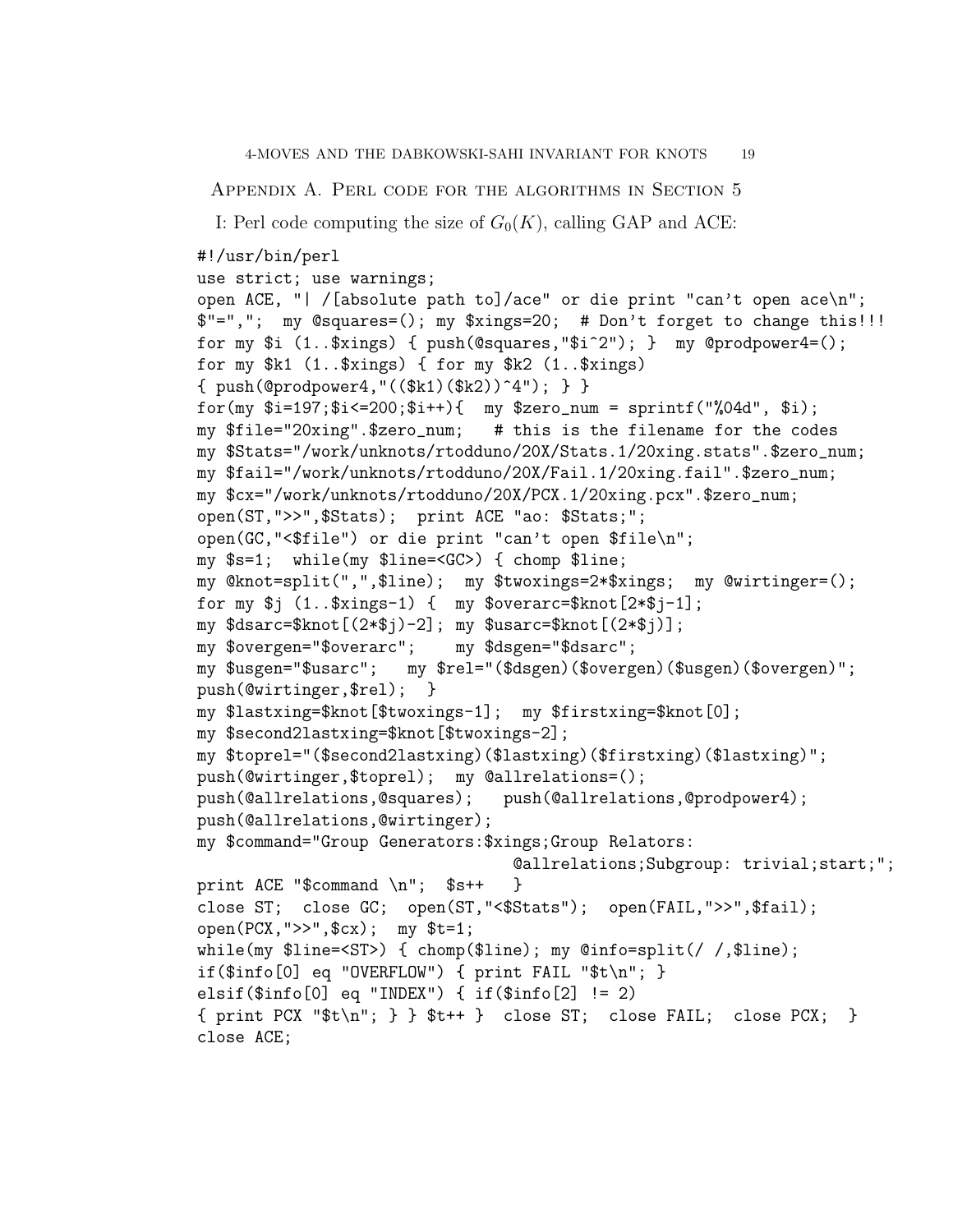```
II: Perl code computing an FCRS for G_0(K), using KBPROG:
```

```
#!/usr/bin/perl
```

```
use strict; use warnings;my $xings=20; # Don't forget to change this!!!
my @gens=(); for my $t (1..$xings) { push(@gens,"f".$t.",F".$t) }
my @ingens=(); for my $q (1..$xings) { push(@ingens,"F".$q.",f".$q) }
$"=","; my @squares=(); for my $i (1..$xings)
{ push(@squares,"[f"."$i^2,IdWord]"); } my @prodpower4=();
for my $k1 (1..$xings) { for my $k2 (1..$xings)
{ push(@prodpower4,"[(f".$k1."*f".$k2.")^4,IdWord]"); } }
my $stillbad="stillbad".$ARGV[1];
open(SB,">>",$stillbad) or die print "can't open $stillbad\n";
open(GC,"<$ARGV[0]") or die print "can't open $ARGV[0]\n";
my $s=1; while(my $line=<GC>)
{ my $gapfile="20xingmaf".$ARGV[1]."/maf".$xings."_".$s.".txt";
  open(GAP,">>",$gapfile) or die print "can't open $gapfile \n";
  chomp $line; my @knot=split(",",$line); my $twoxings=2*$xings;
  my @wirtinger=(); for my $j (1..$xings-1)
{ \mbox{ m}y \ \text{Soverarc}=\hbox{Rmot}[2*\$j-1]; \ \mbox{m}y \ \text{Sdsarc}=\hbox{Rmot}[(2*\$j)-2];my $usarc=$knot[(2*$j)]; my $overgen="f".$overarc; my $dsgen="f".$dsarc;
  my $usgen="f".$usarc;
  my $rel="[".$dsgen."*".$overgen."*".$usgen."*".$overgen.",IdWord]";
 push(@wirtinger,$rel); }
my $lastxing=$knot[$twoxings-1]; my $firstxing=$knot[0];
my $second2lastxing=$knot[$twoxings-2];
my $toprel="[f".$second2lastxing."*f".$lastxing."*f".$firstxing.
                                                 "*f".$lastxing.",IdWord]";
push(@wirtinger,$toprel); my @allrelations=(); push(@allrelations,@squares);
push(@allrelations,@prodpower4); push(@allrelations,@wirtinger);
print GAP "_RWS:=rec(isRWS :=true,ordering";
print GAP " :=\"shortlex\",generatorOrder:=[@gens],";
print GAP "inverses:=[@ingens],equations:=[@allrelations]);";
system("/[absolute path to]/kbprog -silent $gapfile");    $s++;
my $outfile=$gapfile.".reduce"; my $extrafile1=$gapfile.".kbprog";
my $extrafile2=$gapfile.".kbprog.ec";
open(OUT,"<$outfile") or die print "can't open $outfile\n"; my @rec=<OUT>;
chomp \frac{\text{Spec}[12]}{ \text{#} \text{print}} "\frac{\text{Spec}[12]\setminus n}{\text{#} \text{}}my $numst=substr($rec[12],-1);
if(\text{unst} !=2){ print SB "\text{line } \n\cdot \mathbb{R} }
system("rm $gapfile $outfile $extrafile1 $extrafile2");
}
```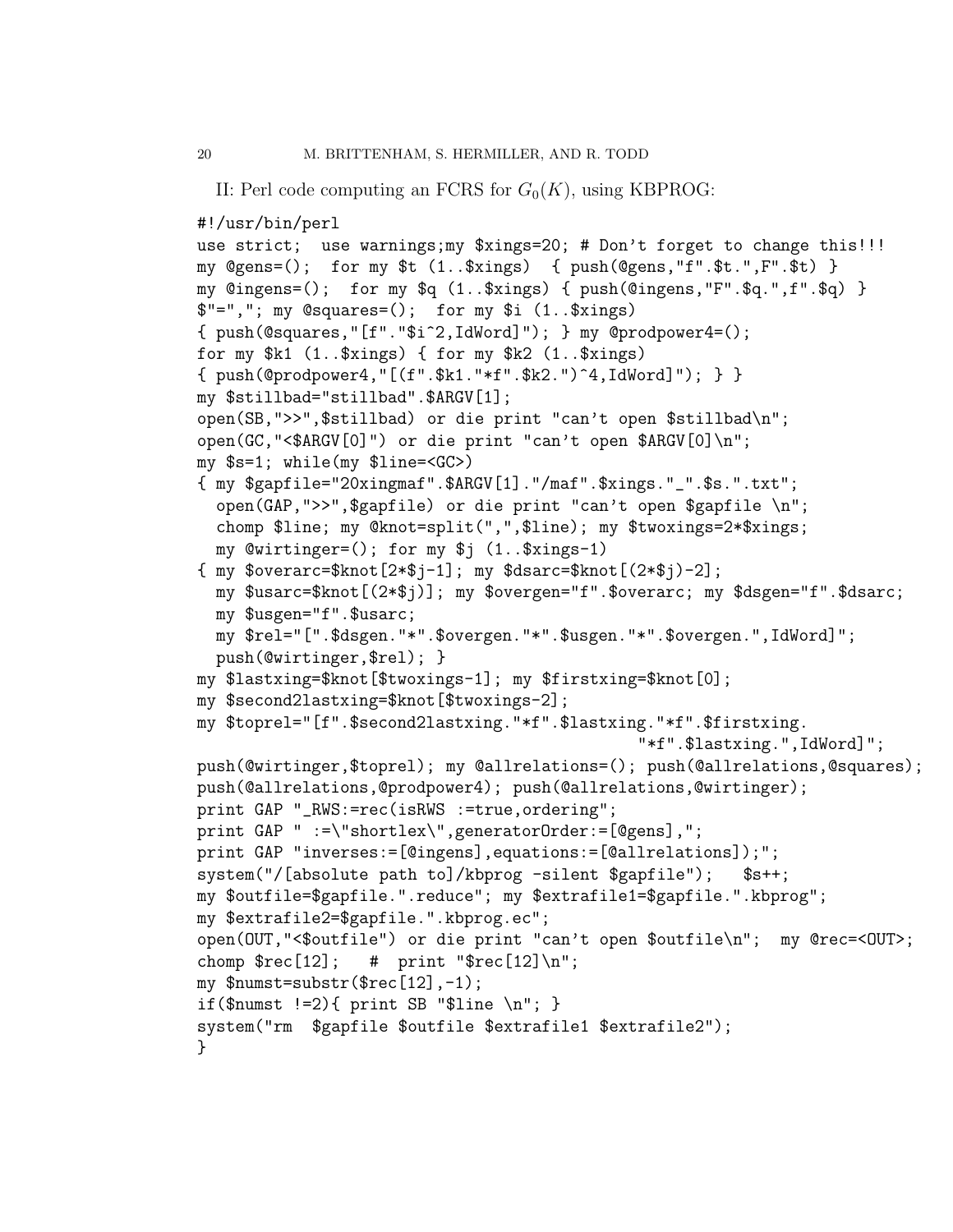## Appendix B. Gauss codes for potential counterexamples to the 4-move conjecture

The alternating knots  $K$  with 17 or fewer crossings, for which the procedures of Section 5 have *not* shown that  $\mathcal{R}_4(K) \cong \mathbb{Z}$ :

1,2,3,4,5,6,7,8,9,3,10,11,6,12,13,9,2,14,11,5,15,13,8,1,14,10,4,15,12,7 1,2,3,4,5,6,7,8,9,10,11,12,6,1,13,9,14,15,12,5,2,13,8,16,15,11,4,3,10,14,16,7 1,2,3,4,5,6,7,8,9,10,11,5,12,1,8,13,14,11,4,3,15,9,13,16,6,12,2,15,10,14,16,7 1,2,3,4,5,6,7,8,9,10,11,12,6,13,2,9,14,15,12,5,16,3,10,14,8,1,13,16,4,11,15,7 1,2,3,4,5,6,7,8,9,10,11,5,12,1,8,13,14,11,4,15,2,9,13,16,6,12,15,3,10,14,16,7 1,2,3,4,5,6,7,8,9,10,11,12,13,14,6,15,4,11,16,17,8,1,15,5,12,16,10,3,2,9,17,13,14,7 1,2,3,4,5,6,7,8,9,10,11,12,13,14,8,3,2,9,15,16,12,5,6,13,17,15,10,1,4,7,14,17,16,11 1,2,3,4,5,6,7,8,9,10,11,12,13,14,8,1,15,5,12,11,4,3,16,9,14,17,6,15,2,16,10,13,17,7 1,2,3,4,5,6,7,8,9,10,11,12,13,14,15,3,10,9,4,16,14,1,17,11,8,5,16,15,2,17,12,7,6,13 1,2,3,4,5,6,7,8,9,10,11,5,12,1,8,13,14,11,4,3,15,9,13,16,17,14,10,15,2,12,6,17,16,7 1,2,3,4,5,6,7,8,9,10,11,12,6,1,13,14,2,5,12,15,16,9,14,13,8,17,15,11,4,3,10,16,17,7 1,2,3,4,5,6,7,8,9,10,11,12,13,14,15,9,16,1,6,13,12,5,2,16,8,17,14,11,4,3,10,15,17,7 1,2,3,4,5,6,7,8,9,10,11,12,6,5,13,14,2,15,8,16,12,13,17,3,15,9,10,1,14,17,4,7,16,11 1,2,3,4,5,6,7,8,9,10,11,12,6,13,14,3,2,15,8,16,12,5,17,14,15,9,10,1,4,17,13,7,16,11 1,2,3,4,5,6,7,8,9,10,11,9,12,13,6,14,15,3,10,11,2,16,14,5,17,12,8,1,16,15,4,17,13,7 1,2,3,4,5,6,7,8,9,10,8,11,12,5,13,14,2,15,11,16,6,13,17,3,15,9,10,1,14,17,4,12,16,7 1,2,3,4,5,6,7,8,9,10,11,12,13,14,15,9,2,5,12,16,17,15,8,1,6,13,16,11,4,3,10,17,14,7 1,2,3,4,5,6,7,8,9,10,11,12,6,13,2,1,14,7,15,11,4,16,13,14,8,17,10,3,16,5,12,15,17,9 1,2,3,4,5,6,7,8,9,10,11,5,12,13,2,9,14,15,10,3,13,16,6,17,15,14,8,1,16,12,4,11,17,7 1,2,3,4,5,6,7,8,9,10,11,5,12,13,8,14,15,11,4,3,16,1,13,7,14,17,10,16,2,12,6,15,17,9 1,2,3,4,5,6,7,8,9,10,11,12,13,14,8,1,15,5,12,16,17,9,2,15,6,13,16,11,4,3,10,17,14,7 1,2,3,4,5,6,7,8,9,10,11,5,4,12,13,1,8,14,15,11,12,3,16,7,14,17,10,13,2,16,6,15,17,9 1,2,3,4,5,6,7,8,9,10,11,5,12,13,8,14,15,11,4,3,16,1,13,7,17,15,10,16,2,12,6,17,14,9 1,2,3,4,5,6,7,8,9,10,11,12,13,14,8,15,2,5,12,16,17,9,15,1,6,13,16,11,4,3,10,17,14,7 1,2,3,4,5,6,7,8,9,10,11,12,6,5,13,14,2,9,15,16,12,13,17,3,8,15,10,1,14,17,4,7,16,11 1,2,3,4,5,6,7,8,9,10,4,3,11,12,8,13,14,15,10,11,16,1,6,14,17,9,12,16,2,5,15,17,13,7 1,2,3,4,5,6,7,8,9,10,11,12,6,13,14,3,2,9,15,16,12,5,17,14,8,15,10,1,4,17,13,7,16,11 1,2,3,4,5,6,7,8,9,10,11,5,4,12,13,1,8,14,15,11,12,16,2,7,14,17,10,13,16,3,6,15,17,9 1,2,3,4,5,6,7,8,9,10,11,12,13,14,15,9,2,3,10,16,12,5,17,1,8,15,16,11,4,17,6,13,14,7 1,2,3,4,5,6,7,8,9,10,11,12,13,5,14,15,16,1,10,13,4,17,15,7,8,16,2,11,12,3,17,14,6,9 1,2,3,4,5,6,7,8,9,10,11,3,12,5,13,9,14,1,15,12,4,11,16,14,8,17,6,15,2,16,10,13,17,7 1,2,3,4,5,6,7,8,9,10,11,12,2,13,6,14,8,15,12,3,16,5,10,17,15,1,13,16,4,11,17,9,14,7 1,2,3,4,5,6,7,8,9,10,11,5,12,13,2,14,10,15,6,12,4,16,14,1,17,7,15,11,16,3,13,17,8,9 1,2,3,4,5,6,7,8,9,10,11,5,12,3,13,14,10,7,15,12,4,16,14,1,17,15,6,11,16,13,2,17,8,9 1,2,3,4,5,6,7,8,9,10,11,12,4,13,2,14,10,7,15,5,12,16,14,1,17,15,6,11,16,3,13,17,8,9 1,2,3,4,5,6,7,8,9,10,11,12,8,13,6,14,15,3,10,11,2,16,14,5,17,9,12,1,16,15,4,17,13,7 1,2,3,4,5,6,7,8,9,10,11,12,4,13,14,1,10,7,15,5,12,16,2,14,17,15,6,11,16,3,13,17,8,9 1,2,3,4,5,6,7,8,9,10,11,3,12,7,13,14,10,15,16,1,8,13,6,17,4,11,15,16,2,12,17,5,14,9 1,2,3,4,5,6,7,8,9,10,11,3,12,5,13,14,8,1,15,12,4,11,16,9,14,17,6,15,2,16,10,13,17,7 1,2,3,4,5,6,7,8,9,10,11,3,12,5,13,9,14,1,15,12,4,16,10,14,8,17,6,15,2,11,16,13,17,7 1,2,3,4,5,6,7,8,9,10,11,3,12,7,13,14,15,11,2,16,8,13,6,17,4,15,10,1,16,12,17,5,14,9 1,2,3,4,5,6,7,8,9,10,11,12,4,13,6,14,8,15,2,11,16,5,13,17,15,1,10,16,12,3,17,7,14,9 1,2,3,4,5,6,7,8,9,10,11,12,4,13,14,7,8,15,2,11,16,5,17,14,15,1,10,16,12,3,13,17,6,9